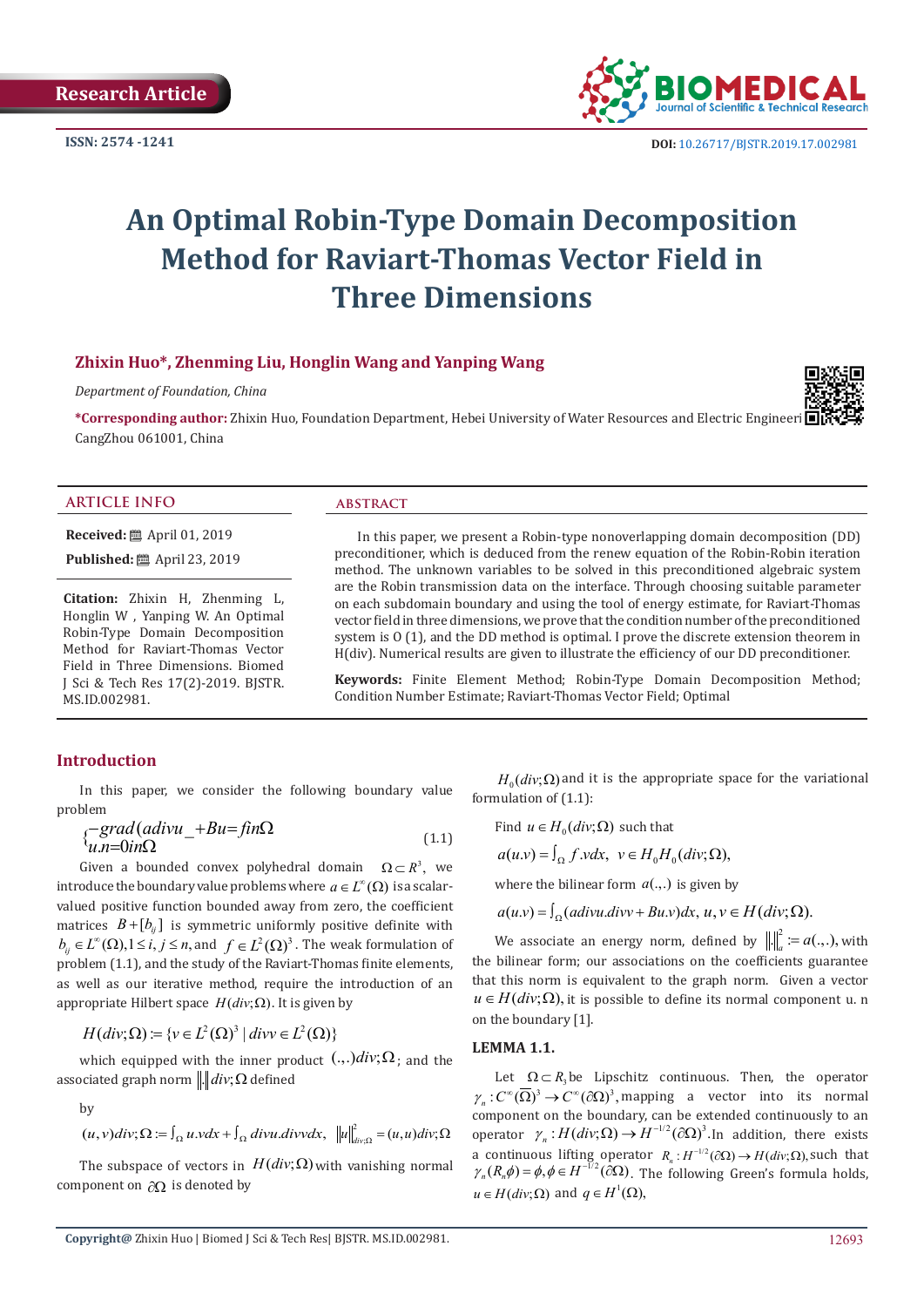$\int_{\Omega} u.gradqdx + \int_{\Omega} divuqdx = \int_{\partial\Omega} u.nqdS$ .

where the integral on the right hand side is understood as the duality pairing between  $H^{-\frac{1}{2}}(\partial \Omega)$  and  $H^{\frac{1}{2}}(\partial \Omega)$ . We consider finite element discretization's based on the Raviart-Thomas elements. For triangulations made of tetrahedra, the local spaces on a generic tetrahedron K are defined as

 $D_k(K) := P_{k-1}(K)^n \oplus \times P_{k-1}(K), k \ge 1,$ 

where x is the position vector in  $R^n$  and  $\overline{P_{k-1}(K)}$  is the space of homogeneous polynomials of

degree  $k-1$  on K. A function u in  $D_k(K)$  is uniquely defined by the following degrees of freedom

 $\int_{f} u$ *npdx*,  $P \in P_{k-1}(f)$ ,

for each face for each face f of K. For  $k > 1$ , we add

 $\int_k u \cdot P dx$ ,  $P \in P_{k-2}(K)^n$ 

It can be proven that the following spaces are well-defined:

$$
RT_k^h(\Omega) := \{ u \in H(\text{div}; \Omega) \mid u \mid_{K} \in D_k(K), K \in T_h \},
$$
  

$$
RT_{k,0}^h(\Omega) := \{ u \in H_0(\text{div}; \Omega) \mid u \mid_{K} \in D_k(K), K \in T_h \}
$$

The corresponding interpolation operator is denoted by  $\prod{}_{\mathit{RT}_k}^{\hbar}$  When there is no ambiguity,

*k*<sub>*k*</sub> we simply use the notations  $RT^h(\Omega)$ ,  $RT^h(\Omega)$ , and  $\prod_{RI}^h$ 

For the case  $k = 1$ , the elements of the local space have the simple form

$$
D_1(K) = \{u = a + b \times | a \in P_0(K)^3, b \in P_0(K)\}\
$$

It is immediate to check that the normal components of a vector in  $D_1(K)$  are constant on

each face f. These values

$$
\lambda_f(u) = \frac{1}{|f|} \int_f u \, ds, \quad f \subset \partial K,
$$

can be taken as the degrees of freedom.

The spaces  $H(\text{curl}; \Omega)$  and  $H(\text{div}; \Omega)$ , and special finite element approximations have been introduced to analyze equations such as (1.1); see [2]. In recent years, a considerable effort has been made to develop optimal or quasi-optimal, scalable preconditioners for these finite element approximations of problems in  $H(\text{curl}; \Omega)$ and  $H(\text{div}; \Omega)$ . Two-level overlapping Schwarz preconditioners for these spaces have been developed for two (see [3]) and three (see [4- 10]) dimensions, respectively. Multigrid and multilevel methods are considered in [11-28]. A few papers on the  $H$ ( $curl$ ; $\Omega$ ) case have proved optimality for a two-subdomain iterative sub structuring preconditioner, combined with Richardson's method, for a lowfrequency approximation of time-harmonic Maxwell's equations in three dimensions. In [19] the authors restrict themselves to two dimensions and develop an iterative sub structuring method for the problems in space  $H(\text{curl};\Omega)$ . In their work the condition number bound is independent of the number of substructures, it is developed locally for one substructure at a time and therefore insensitive to even large changes in the coefficients from one substructure to its neighbors.

Domain decomposition (DD) methods are important tools for solving partial differential equations, especially by parallel computers. In this paper, we shall study a class of nonoverlapping DD method, which is based on using Robin-Robin boundary conditions as transmission conditions on the subdomain interface. There is some iterative Robin-Robin DD method in the literature. This method was first proposed by Lions. Actually, the optimal transmission condition on the interface involves a nonlocal operator, which is not convenient to implement. So, adopting some local approximations to this operator becomes a useful way, which usually result in Robin-type boundary conditions. Some interesting Robin-type transmission conditions are considered in [21] for elliptic problem, and in [23] for the Helmholtz problem, respectively. Higher order approximation is also studied in [9], where they use the Pade approximates to localize the operator. However, the higher of approximation order, the more additional costs it has. The convergence was proved to be  $1 - O(h)$  in [16,25]. Then, in [29], Gander, Halpern, and Nataf improved it to be  $1-O(h^{1/2})$  in the case of two subdomains. Later, Qin and Xu gave the convergence rate  $1-O(h^{1/2} H^{1/2})$  in many subdomains. Later, Qin and Xu gave the convergence rate  $1-O(h^{1/2}H^{1/2})$  in many subdomain cases in [30], and further they used the Dirichlet-to-Neumann operator to prove that the convergence rate cannot be improved. A sharp convergent result is also obtained in [31-35]. For the case of arbitrary geometry interface, Liu also got the convergence rate to be  $1-O(h^{1/2})$  in [22]. For the second-order Robin-type transmission condition, the convergence rate was improved to  $1-O(h^{1/4})$  in [36]. Recently, for the two subdomain case, a new two-parameter Robin-Robin DD method was proposed by Chen, Xu, and Zhang in [37]. It is shown that the convergence rate is independent of the mesh size h without any additional computation. For the discontinuous coefficients problem, the convergence of the optimized Schwarz method was analyzed in [19] for the two subdomains case. In [30,31], the authors introduced some preconditioned systems of the optimized Schwarz method. In [29], the authors present a new Robin-type nonoverlapping domain decomposition (DD) preconditioner, and they have proved the preconditioner is optimal and scalable.

In this paper, we restrict ourselves to three dimensions and develop a preconditioner for equation (1.1). The preconditioner is induced from the Robin-Robin domain decomposition (DD) algorithm. We have proved that the condition bound is independent of h, so the method is optimal. To analyze the bound of the condition number, it has been necessary to obtain a continuous extension from the trace space of  $H(div; \Omega)$  into it, which has been constructed in [38]. The outline of this paper is as follows. In section 2, we will describe our Robin-Robin DD algorithm. In section 3, we will describe our preconditioner induced from the renew equation of the algorithm. In section 4, we will consider its corresponding condition number estimate. The implementation of this new DD algorithm will be discussed in section 5. Finally, some numerical results to verify our theoretical results will be given in the last section.

### **Model Problem and DD Algorithm**

Problem (2.1) is equivalent to the following coupled problem, the equivalence can be proved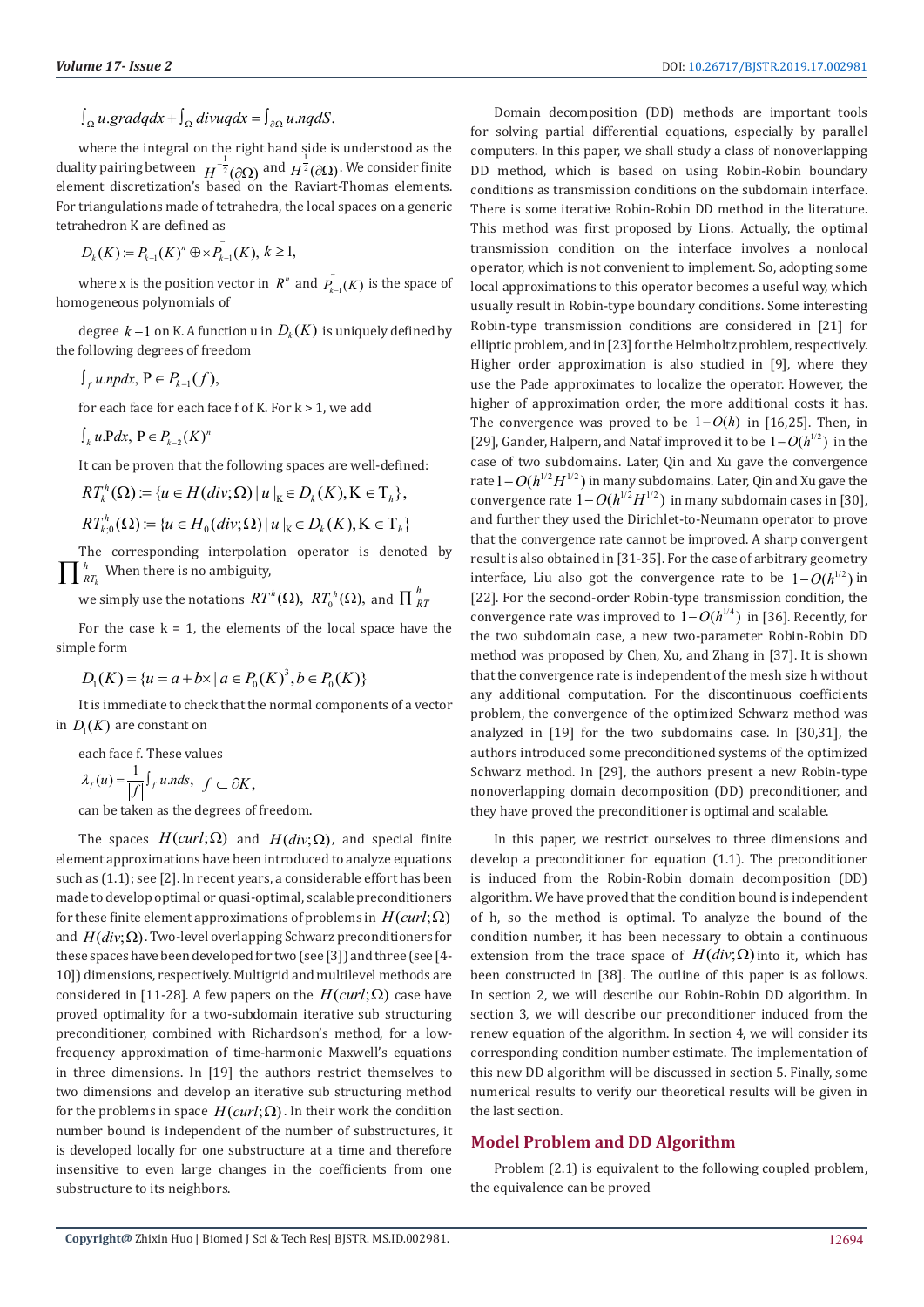by considering the corresponding variational problems.

$$
\begin{cases}\n-grad(a_1divu_1) + B_1u_1 = \hat{f}in\Omega_1 \\
u_1.n_1 = 0on\partial\Omega_1 \cap \partial\Omega \\
u_1.n_1 = -u_2.n_2on\Gamma, \\
a_1divu_1 = a_2divu_2on\Gamma, \\
-grad(a_2divu_2) + B_2u_2 = \hat{f}in\Omega_2 \\
u_2.n_2on\partial\Omega_2 \cap \partial\Omega\n\end{cases}
$$

where the first transmission condition is chosen based on the fact that only the normal components of the finite element functions are continuous across the interelement boundaries, see [39,45]. The transmission conditions of (2.1) is equivalent to the following Robin-Robin boundary conditions:

$$
\int \gamma_1 u_1.n_1 + a_1 \text{div} u_1 = \gamma_1 u_2.n_2 + a_2 \text{div} u_2 = g_1 \text{on} \Gamma,
$$
  

$$
\gamma_2 u_2.n_2 + a_2 \text{div} u_2 = \gamma_2 u_1.n_1 + a_1 \text{div} u_1 = g_2 \text{on} \Gamma,
$$

where we allow  $\gamma_1, \gamma_2$  to any positive constants such that  $\gamma_1 \models O(h), \gamma_2 = [o(1)]^{-1}$ 

Let  $V_{i,0} = H_0 (div, \Omega) | \Omega_1$  multiply the first equation of (2.1) by  $v_1 \in V_{1:0}$  and integrate it

over  $\Omega$ , we get

$$
\int_{\Omega_1} (-grad(a_1divu_1) + B_1u_1)v_1 dx = \int_{\Omega_1} f.v_1 dx,
$$

by parts, with the Green's formula, we get

$$
\int_{\Omega_1} a_1 \text{div} u_1 \text{div} v_1 \text{dx} + \int_{\Omega_1} B_1 u_1 v_1 \text{dx} - \int a_1 \text{div} u_1 (v_1, n_1) \text{dx} = \int_{\Omega_1} f.v_1 \text{dx}
$$
  
Using the boundary condition (2.2), we get  

$$
a_{div}^{(1)}(u_1, v_1) + \gamma_1 (u_1, v_1)_\Gamma = (f, v_1)_{\Omega_1} + \left\langle g_1, v_1 \right\rangle_{\Gamma_1}
$$
  
This way, we get the second variational problem on  $\Omega_2$ :  

$$
a_{div}^{(1)}(u_2, v_2) + \gamma_2 (u_2, v_2)_\Gamma = (f, v_2)_{\Omega_2} + \left\langle g_2, v_2 \right\rangle_{\Gamma_1}
$$
  
Where

$$
a_{div}^{(i)}(u,v)\int_{\Omega_i}(a_i divudivv+B_iu.v)dx, i=1,2,
$$

$$
(f, v_i)_{\Omega_i} = \int_{\Omega_i} f.v_i dx, i = 1, 2,
$$
  

$$
\langle \tilde{u}, \tilde{v} \rangle_{\Gamma} = \int_{\Gamma} \tilde{u} . \tilde{v} ds, \tilde{u} = u.n.
$$

**Definition** (The Robin-Robin DD method.) Given  $g_2^0 = \theta$ ) on Γ a serial version domain

decomposition iteration consists the following five steps  $(m=0,1,...):$ 

a) Solve on 
$$
\Omega_2
$$
 for  $u_{2h}^m$   

$$
a_{div}^{(2)}(u_{2h}^m, v_{2h}) + \gamma_2 \left\langle u_{2h}^m, v_{2h}^- \right\rangle_{\Gamma} = (f, v2h)_{\Omega_2} - \left\langle g_2^m, v2h \right\rangle_{\Gamma} |\forall_{v2h} \in V_2
$$

**b) Update the interface condition on** Γ **:**

 $g_2 = -g_1^m + (\gamma_1 + \gamma_2) u_{1h}$  $m \sim m$ Get the next iterate by a relaxation:

$$
g_2^{m+1} = \theta g_2^m + (1-\theta) g_2^m.
$$

### **The Preconditioner Induced from the DD Algorithm**

Let 
$$
V_{\Gamma}^{(i)} := \{v_h.n_i \mid \partial\Omega_i \cap \Gamma\}
$$
. Define  $E_{ih}: V_{\Gamma}^{(i)} \to V_{ih}$  as follows:

$$
\begin{cases}\na_{div}^{(i)}(E_{ih}\ \tilde{w}_{ih}, v_{ih}) = 0 \forall v_{ih} \in V_{ih}^0 \\
E_{ih}\ w_{ih} n_i |\Gamma = \tilde{w}_{ih}, \\
E_{ih}\ w_{ih} n_i |\partial \tilde{\Omega}_1 \cap \partial \Omega = 0,\n\end{cases}
$$

Where  $\tilde{w}_{ih} = w_{h}.n_{i} \mid \Gamma \in V_{\Gamma}^{(i)}$  and  $E_{i} \tilde{w}_{ih} \in V_{ih}, i = 1, 2$ . Let  $u_{0ih}$ be the solution of the Dirichlet

problem:

$$
\begin{cases} a_{div}^{(i)}(u_{0ih}, v_{ih}) = f(v_{ih}) \in V_{ih}^0, \\ u_{0ih}.n_i \mid \partial \Omega_i = 0. \end{cases}
$$

Define  $S_{ik}$  to be a linear operator on  $V<sub>r</sub>$  which satisfies the following equations:

$$
V_{\Gamma}\left\langle S_{ih} u_{ih}, \tilde{v}_{ih} \right\rangle_{\Gamma} := a_{div}^{(i)}(E_{ih} u_{ih}, T_{ih} \tilde{v}) \forall \tilde{v}_{ih} \in v_{\Gamma}^{(i)},
$$
  
Where  $T_{ik}: v_{\Gamma}^{(i)} \to v_{ik}$  is any extension such

Where  $T_{ih} : v_{\Gamma}^{(i)} \to v_{ih}$  is any extension such that  $T_{ih}$   $\vec{v}_{ih}$   $\vec{n}_i \mid \partial \Omega_i \cap \Gamma = \vec{v}_{ih}$  Define  $\tilde{f}_{ih}$ satisfies

$$
\left\langle \tilde{f}_{ih}, \tilde{v}_{ih} \right\rangle_{\Gamma} := f(T_{ih} \tilde{v}_{ih}) - a_{div}^{(i)}(u_{0ih}, T_{ih} \tilde{v}_{ih}) \ \forall V_{ih} \in v_{\Gamma}^{(i)}
$$

The definition of  $S_{ih}$  and  $f_{ih}$  is independent of the choice of  $T_{ih}$  for all  $v_{ih} \in v_T^{(i)}$ .

Note that  $E_i \mathbf{w}_e i h + \mathbf{u}_{0ih}$  satisfying:

$$
\begin{cases}\na_{div}^{(i)}(E_i\tilde{w}_{ih} + u_{0ih}, v_{ih}) = f(v_{ih}) \\
(E_i\tilde{w}_{ih} + u_{0ih})\cdot n_i | \partial\Omega_i \cap \tau = \tilde{w}_{ih}, & v_{ih} \in v_0^{ih} \\
(E_i\tilde{w}_{ih} + u_{0ih})\cdot n_i | \partial\Omega_i \cap \partial\Omega = 0\n\end{cases}
$$

Based on Lax-Milgram theorem the solution of the problem is unique, i.e.

$$
\mathbf{u}ih = Eih\mathbf{w}_e ih + \mathbf{u} 0 ih,
$$

so that,

$$
hS_{ih}\mathbf{u}e_{ih},\mathbf{v}e_{ih}\mathbf{i}\Gamma-h\mathbf{e}\mathbf{f}_{ih},\mathbf{v}e_{ih}\mathbf{i}\Gamma=a_{div}^{(i)}(E_{ih}\mathbf{u}e_{ih},T_{ih}\mathbf{v}e_{ih})-(\mathbf{f}(T_{ih}\mathbf{v}e_{ih})-a^{(i)}_{div}(\mathbf{u}0_{ih},T_{ih}\mathbf{v}e_{ih}))
$$
  
\n
$$
=a_{div}^{(i)}(E_{ih}\mathbf{u}e_{ih}+\mathbf{u}0_{ih},T_{ih}\mathbf{v}e_{ih})-\mathbf{f}(T_{ih}\mathbf{v}e_{ih})
$$
  
\n
$$
=a_{div}^{(i)}(E_{ih}\mathbf{u}e_{ih}+\mathbf{u}0_{ih},\mathbf{v}_{ih})-\mathbf{f}(\mathbf{v}_{ih})=a_{div}^{(i)}(\mathbf{u}ih,\mathbf{v}ih)-\mathbf{f}(\mathbf{v}ih).
$$
  
\nTherefore (2.3) and (2.4) are equivalent to  
\n
$$
\langle (S_{1h}+\gamma_1I)\mathbf{u}_{1h},\mathbf{v}_{1h}\rangle r = \langle f_{1h},v_{1h}\rangle r + \langle g_1,v_{1h}\rangle r \forall v_{1h} \in V_{1h}
$$
  
\n
$$
\langle (S_{2h}+\gamma_2I)\mathbf{u}_{2h},v_{2h}\rangle r = \langle f_{2h},v_{2h}\rangle r - \langle g_2,v_{2h}\rangle r \forall v_{2h}.
$$
  
\nBecause of the of the arbitrariness of  $\mathbf{v}_{in}$ , we obtain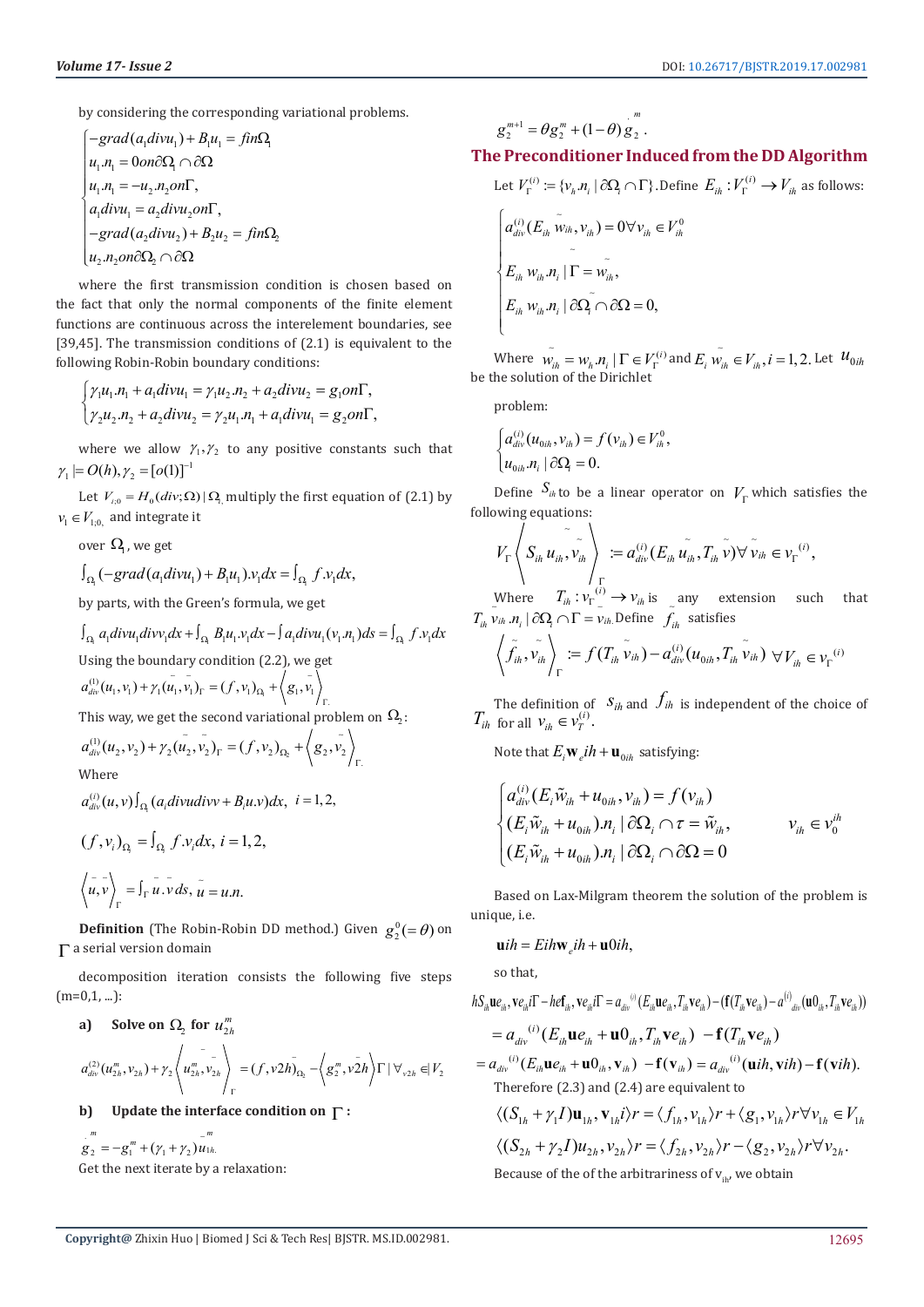$$
(S_{1h} + \gamma_1 I)u_{1h} = f_{1h} + g_1,
$$
  
\n
$$
(S_{2h} + \gamma_2 I)u_2h = \mathbf{f}_2h - \mathbf{g}_2.
$$
  
\nThe Robin-Robin iteration is equivalent to  
\n
$$
\mathbf{u}^m_{2h} = (S_{2h} + \gamma_2 I) - 1(\mathbf{f}_{2h} - \mathbf{g}_m^2).
$$
  
\n
$$
\mathbf{u}^m_{1h} = (S_{1h} + \gamma_1 I) - 1(\mathbf{f}_{1h} + \mathbf{g}_1^m).
$$
  
\n
$$
\mathbf{g}_2^m = -\mathbf{g}_1^m + (\gamma_1 + \gamma_2)\mathbf{u}^m_{1h}.
$$
  
\n
$$
\mathbf{g}_2^{m+1} = \theta \mathbf{g}_2^m + (\mathbf{\hat{y}} - \theta) \mathbf{g}_2^m
$$
  
\nWe induce that  
\n
$$
g_2^{m+1} = g_2^m + (1 - \theta)P_r^{-1}(f_r - Gg_2^m),
$$
  
\nWhere  
\n
$$
P_r^{-1} = (\gamma_2 I - S_{1h})(\gamma_1 I - S_{1h})^{-1h},
$$
  
\n
$$
G = (\gamma_1 I - S_{1h})(\gamma_2 I - S_{1h})^{-1} - (\gamma_1 I - S_{2h})(\gamma_2 I - S_{2h})^{-1}
$$
  
\n
$$
f_r = (\gamma_1 - \gamma_2)(\gamma_1 I - S_{1h})^{-1} \tilde{f}_{1h} - (\gamma_1 + \gamma_2)(\gamma_1 I - S_{2h})^{-1} \tilde{f}_{2h},
$$

which shows that the renew equation of the Robin-Robin algorithm is a preconditioned Richarson iteration for the following equation:

 $Gg_2 = f_1$ 

where the preconditioned operator is  $P_r^{-1}$ 

We notice that

$$
[(\gamma_2 I - S_{1h})(\gamma_1 I - S_{1h})^{-1}]^T = (\gamma_2 I - S_{1h})^{-1}
$$
  
\nIn fact, 
$$
[(\gamma_2 I - S_{1h})(\gamma_1 I - S_{1h})^{-1}]^T = (\gamma_1 I - S_{1h})^{-1}(\gamma_2 I - S_{1h})
$$
  
\n
$$
= (\gamma_1 I - S_{1h})^{-1}((\gamma_1 I - \gamma_2)I - (\gamma_1 I - \gamma_1I - \gamma_1I - \gamma_2I - \gamma_1I - \gamma_2I)(\gamma_1 I - S_{1h})^{-1} - 1
$$
  
\n
$$
= (\gamma_1 - \gamma_2)(\gamma_1 I - S_{1h})^{-1} - (\gamma_1 I - S_{1h})^{-1}(\gamma_1 I - S_{1h})
$$
  
\n
$$
= -(\gamma_1 I - S_{1h})^{-1}(\gamma_2 I - S_{1h})
$$

In the same way,

$$
[(\gamma_1 I - S_{2h})(\gamma_2 I - S_{2h})^{-1}]^T = (\gamma_1 I - S_{2h})(\gamma_2 I - S_{2h})^{-1}
$$

Thus, the operators G and  $P_r^{-1}$  are symmetric and  $P_r^{-1}$  is positive definite, G is also positive

definite will be proved later. Therefore we can use the preconditioned conjugate gradient (PCG)

method to solve the system.

#### **The Condition Number Estimate**

LEMMA 4.1. For the discrete harmonic extension operator  $E<sup>h</sup>$ , we have (deduced from Theorem 2.5 in [32], or Lemma A.19 in [7])

$$
\begin{aligned}\n\forall \ \stackrel{\sim}{\mathcal{W}_h} &\in V_\Gamma. \\
\textbf{LEMMA 4.2: It holds that} \\
\begin{bmatrix}\n\widetilde{\mathcal{W}}_h\n\end{bmatrix} &\n\begin{bmatrix}\n\widetilde{\mathcal{W}}_h \\
\widetilde{\mathcal{W}}_h\n\end{bmatrix} &\n\begin{bmatrix}\n\widetilde{\mathcal{W}}_h \\
\widetilde{\mathcal{W}}_h\n\end{bmatrix} &\n\begin{bmatrix}\n\widetilde{\mathcal{W}}_h \\
\widetilde{\mathcal{W}}_h\n\end{bmatrix} &\n\begin{bmatrix}\n\widetilde{\mathcal{W}}_h\n\end{bmatrix} &\n\widetilde{\mathcal{W}}_h\n\end{aligned}
$$

#### <sup>2</sup>  $\left\|H^2\right\|_{div} F \left\| \mathbb{Z} \right\|^2 \leq C \left\| \mathbb{Z} \right\|^2$  $\|h \|_{0,T}$   $\|H I T \|\|_{0,T}$   $\leq C \|h \|_{0,T}$ 2  $E_h w \| + H_T^2 \|div E_h w \| \leq C \|w\|$ −÷;∂  $\begin{vmatrix} \tilde{w} \\ w \end{vmatrix}^2 + H_T^2 \left\| \tilde{div} E_h \tilde{w} \right\|^2 \leq C \left\| \tilde{w} \right\|^2$

Proof. The proof is similar to one given in [24, Lemma 4.3]. We will first prove the result for a

substructure T of unit diameter. Consider a Neumann problem:  $\int -\Delta \Phi + 0$  in T,

$$
\begin{cases} \frac{\partial \phi}{\partial n} = \tilde{w}_h \text{ on } \partial T \\ \frac{\partial}{\partial n} \end{cases}
$$

Here  $\partial n$  is the derivative in the direction of the outward normal of  $\partial T$ . Define an extension operator  $H_h$   $w_h := \rho_h u$ , where  $u = \text{grade}\phi$ , and  $\rho_h$  is the interpolant onto the Raviart-Thomas space  $X_h(T)$ , defined by the degrees of freedom of  $X_h$  are given by the averages of the normal components over the faces of the triangulation:

$$
\lambda_f\ (u) := \frac{1}{|f|} \int_f u \cdot nd\,\mu, f \in F_h
$$

Where  $|f|$  is the area of the face f and the direction of the normal can be fixed arbitrarily for each face, we will show below that they  $\{\lambda_f(u)\}$  are well defined. Using the surjectivity of the map  $\phi \rightarrow \partial \phi$  onto  $H^s(T)$  and a regularity result given in [9, Corollary 23.3], we deduce

$$
\|\phi\|_{\frac{3}{2}+s;T}\leq \parallel \tilde{w}_h\parallel\mid_{s;\partial T,\,}S<\in_I
$$

where  $\epsilon_r$  is strictly positive and depends on *T*.

$$
||u||_{\frac{1}{2}+s;T} = ||\nabla \phi||_{\frac{1}{2}+s;T} \le ||\phi||_{\frac{3}{2}+s;T} \le ||\tilde{w}_h||_{s;\partial T}
$$
  

$$
||divu||_{\frac{1}{2}+s;T} = ||\Delta \phi||_{\frac{1}{2}+s;T} = ||\phi||_{\frac{1}{2}+s;T} \le ||\phi||_{\frac{3}{2}+s;T} \le ||\tilde{w}_h||_{s;\partial T}
$$

They  $\{\lambda_f(u)\}, f \in F_h\}$  are well defined, since  $u \in H^{\frac{1}{2}+s}(T)$ , with *s* > 0, then  $\overline{2}$   $\overline{2}$   $\overline{2}$ 

$$
|E_h \widetilde{w}_h||_{div;T}^2 \leq Ca_{div}(E_h \widetilde{w}_h, E_h \widetilde{w}_h)
$$
  
\n
$$
\leq Ca_{div}(H_h \widetilde{w}_h, H_h \widetilde{w}_h)
$$
  
\n
$$
\leq C || H_h \widetilde{w}_h ||_{div;T}^2
$$
  
\n
$$
= C || \rho_h u ||_{div;T}^2
$$
  
\n
$$
= C || \rho_h u - u) + || u ||_{div;T}^2
$$
  
\n
$$
\leq C (|| (\rho_h u - u ||_{div;T}^2 + || u ||_{div;T}^2),
$$

Where  $a_{div(u,v)=\int_{T} (divudivv + u \cdot v) dx$ , and  $R_n$  is the extension  $\overline{\phantom{0}}$ of Lemma in [3].

$$
\|\rho_h u - u\|_{div;T}^2 = \|\rho_h u - u\|_{0;T}^2 + \|div(\rho_h u - u)\|_{0;T}^2
$$
  
 We find that

$$
\|\rho_h u - u\|_{0;T} \leq C h^{\frac{1}{2}+s\|u\|^{\frac{1}{2}+s;T}} \leq C h^{\frac{1}{2}+s\|\tilde{w}_h\|^{\frac{1}{2}+s;T}}
$$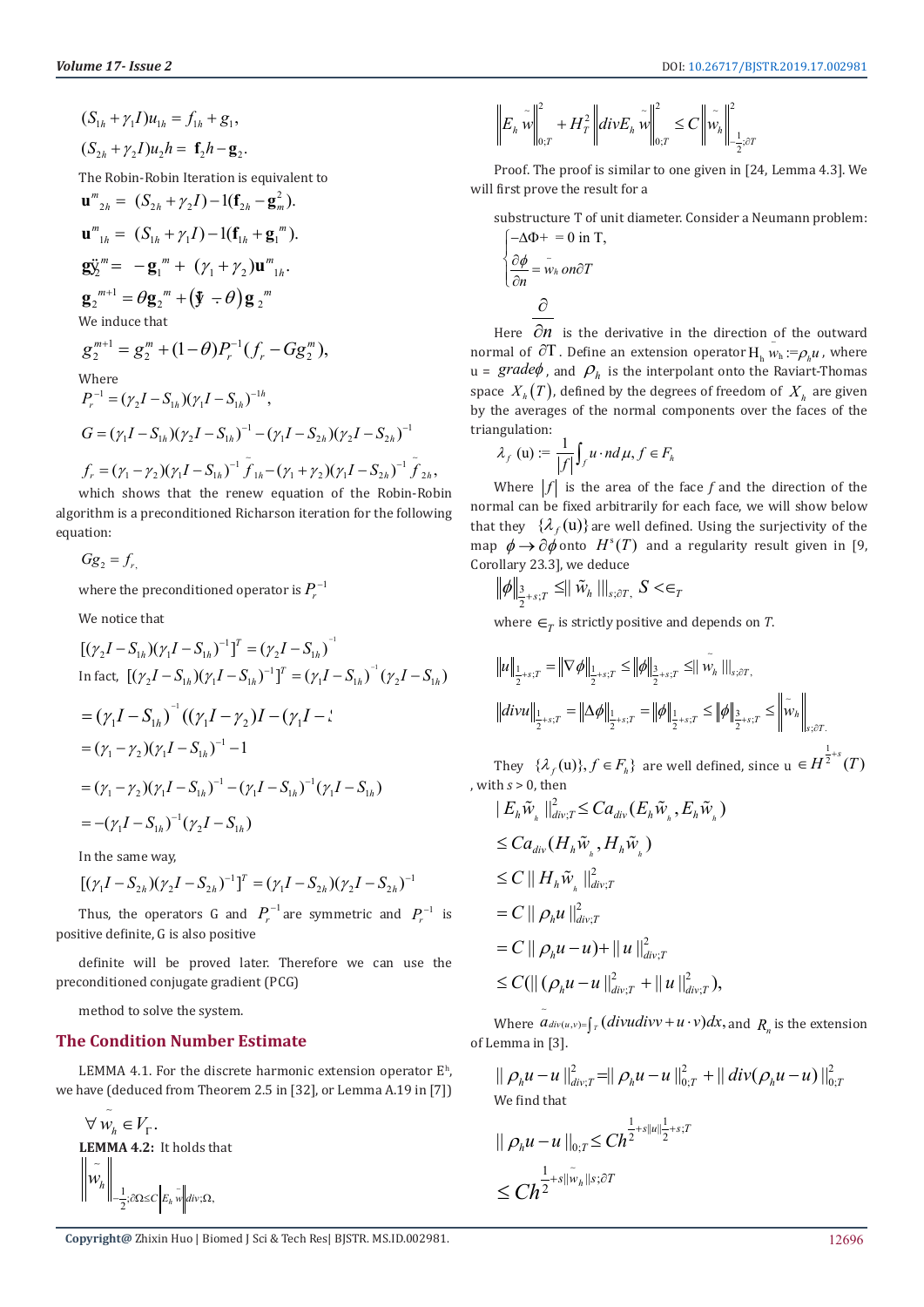$$
\leq Ch^{\frac{1}{2}+s_{h}^{-}(s-(-\frac{1}{2}))\|\tilde{w}_{h}\|_{-\frac{1}{2};\partial T}}\n\leq C \|\tilde{w}_{h}\|_{-\frac{1}{2};\partial T and}\n\|div(\rho_{h}u-u)\|_{0;T}^{2} = \sum_{t\in T} ||div(\rho_{h}u-u)||_{0;t}^{2}\n\sum_{t\in T} ||div(\rho_{h}u-divu)||_{0;t}^{2}\n\sum_{t\in T} ||\prod_{h}divu - divu)||_{0;t}^{2}\n\| ||pu||_{0;t} = ||u - \frac{1}{|t|} \int_{t} u dx ||_{0;t} \n\| ||P||_{H^{\frac{1}{2}+s(t)\to H^{0}(t)}} \leq ||P||_{H^{0}(t)\to H^{0}(t)}^{1-\theta} ||P||_{H^{1}(t)\to H^{0}(t)}^{2}\n\| ||\prod_{h}div - divu||_{0,t} \leq Ch^{\frac{1}{2}+s} ||div||_{1}^{1-\theta}\n\| ||\prod_{h}div - divu||_{0,t} \leq Ch^{\frac{1}{2}+s} ||div||_{1}^{1-\theta}\n\leq \frac{1}{2}+s,t.
$$

Where,  $\leq c h_{t} \| u \|_{1;t}$ 

is the *L2*projection onto the space of constant functions on each fine  $t \in T$ , and  $\prod_h \prod_h div u = \frac{1}{|t|} \int_t div u dx$ ,  $\forall t \in T$ .

P: 
$$
u \rightarrow u - \frac{1}{t}u
$$
  
\nLet  $||t||$  then  
\n $||p u ||_{0,t} = ||u - \frac{1}{|t|} \int_t u dx ||_{0,t}$   
\n $\leq 2 ||u ||_{0,t}$  and  
\n $||p u ||_{0,t} = ||u - \frac{1}{|t|} \int_t u dx ||_{0,t}$   
\n $\leq ch_t ||u ||_{1,t}$   
\n $\leq ch_t ||u ||_{1,t}$   
\nthus,  
\n $||P||H^0(t) \rightarrow H^0(t) \leq 2$ ,  
\n $||P||H^1(t) \rightarrow H^0(t) \leq Ch_t$ .  
\nBy interpolation theory, we have  
\n $||P||_{H^{\frac{1}{2}+\frac{s}{2}}(\lambda) \rightarrow H^0(\lambda)} \leq ||P||_{H^0(\lambda) \rightarrow H^0(\lambda)}^{1-\theta} ||P||_{0,t} \leq ch_t^{\frac{1}{2}+\frac{s}{2}} ||u||_{\frac{1}{2}+\frac{s}{2},t}$ .  
\n $\frac{1}{2} + s = (1 - \theta) \cdot 0 + \theta \cdot 1$ .  
\n $||P||_{0,t} \leq ch_t^{\frac{1}{2}+\frac{s}{2}} ||u||_{\frac{1}{2}+\frac{s}{2},t}$ , where  
\n $\frac{1}{2} + s = (1 - \theta) \cdot 0 + \theta \cdot 1$ . Thus,

$$
\|\prod_{h} \text{div} - \text{div}u\|_{0,t} \le c h_{t}^{\frac{1}{2}+s} \|\text{div}v\|_{\frac{1}{2}+s,t}.
$$

Employing an inverse inequality, we find that for  $s \leq \in T$ ,

$$
\|\text{div}(\rho_h u \dots u)\|_0^2; \text{T} = \sum_{t \in T} ch^{2(\frac{1}{2}+s)} \|\text{div} u\|_{\frac{1}{2}+s;t}^2
$$
  
\n
$$
\leq \text{ch}^{2(\frac{1}{2}+s)} \sum_{t \in T} \|\text{div} u\|_{\frac{1}{2}+s;t}^2
$$
  
\n
$$
= \text{ch}^{2(\frac{1}{2}+s)} \sum_{t \in T} \|\text{div} u\|_{\frac{1}{2}+s;t}^2
$$
  
\n
$$
\leq \text{ch}^{2(\frac{1}{2}+s)} ch^{-2(s-(\frac{1}{2}))} \|\tilde{w}h\|_{-\frac{1}{2};\partial T}^2
$$
  
\n
$$
\leq C \|\tilde{w}_h\|_{-\frac{1}{2};\partial T}^2
$$

therefore,  $||E_h \ w_h||div; T \leq C || \ w_h ||_{-\frac{1}{2}; \theta T}$  We now consider a substructure T of diameter H, obtained by dilation from a sub structure of unit diameter. Using the previous result and by using a scaling argument, we have

$$
||E_h \ \tilde{w}_h||_0^2 \ ; T + H_T^2 ||div E_h \ \tilde{w}_h||_0^2 ; T \leq C || \ \tilde{w}_h ||_{-\frac{1}{2}; \theta T}^2
$$

**Theorem 4.3.**

$$
a_{div}^{(i)}(E_{ih} \tilde{w}_{h}; E_{ih} \tilde{w}h) \leq C || \tilde{w}_{h} ||_{0;r}^{2}, i = 1, 2..
$$
  
Proof:  $\forall \tilde{w}_{h} \in v_{r}$ , we have  

$$
a_{div}^{(i)}(E_{ih} \tilde{w}_{h}; E_{ih} \tilde{w}_{h}) = a_{div}^{(i)}(E_{ih} \tilde{w}_{h}; E_{ih} \tilde{w}_{h})
$$

$$
C || E_{ih} \tilde{w}_{h} ||_{div}^{2}; \Omega_{i}
$$

$$
\leq C || \tilde{w}_{h} ||_{-\frac{1}{2}; \Omega_{i}}^{2}
$$

$$
= C(\sup \frac{\langle \tilde{w}_{ih} \tilde{\phi} \rangle}{\|\phi\|_{-\frac{1}{2}; \Omega_{i}}}, \phi \in H_{0}^{\frac{1}{2}}(\partial \Omega_{i}), \phi \neq 0
$$

$$
\text{we find that, } \forall \phi : \phi \in H_{0}^{\frac{1}{2}}(\partial \Omega_{i}), \phi \neq \theta, \text{ we have,}
$$

$$
\langle \tilde{w}_{h}, \phi \rangle = \int_{\partial \Omega_{i}} \tilde{w}_{h} \phi d\sigma
$$
  

$$
\leq (\int_{\partial \Omega_{i}} \tilde{w}_{h} \phi d\sigma)^{\frac{1}{2}} (\int_{\partial \Omega_{i}} \phi^{2} d\sigma)^{\frac{1}{2}}
$$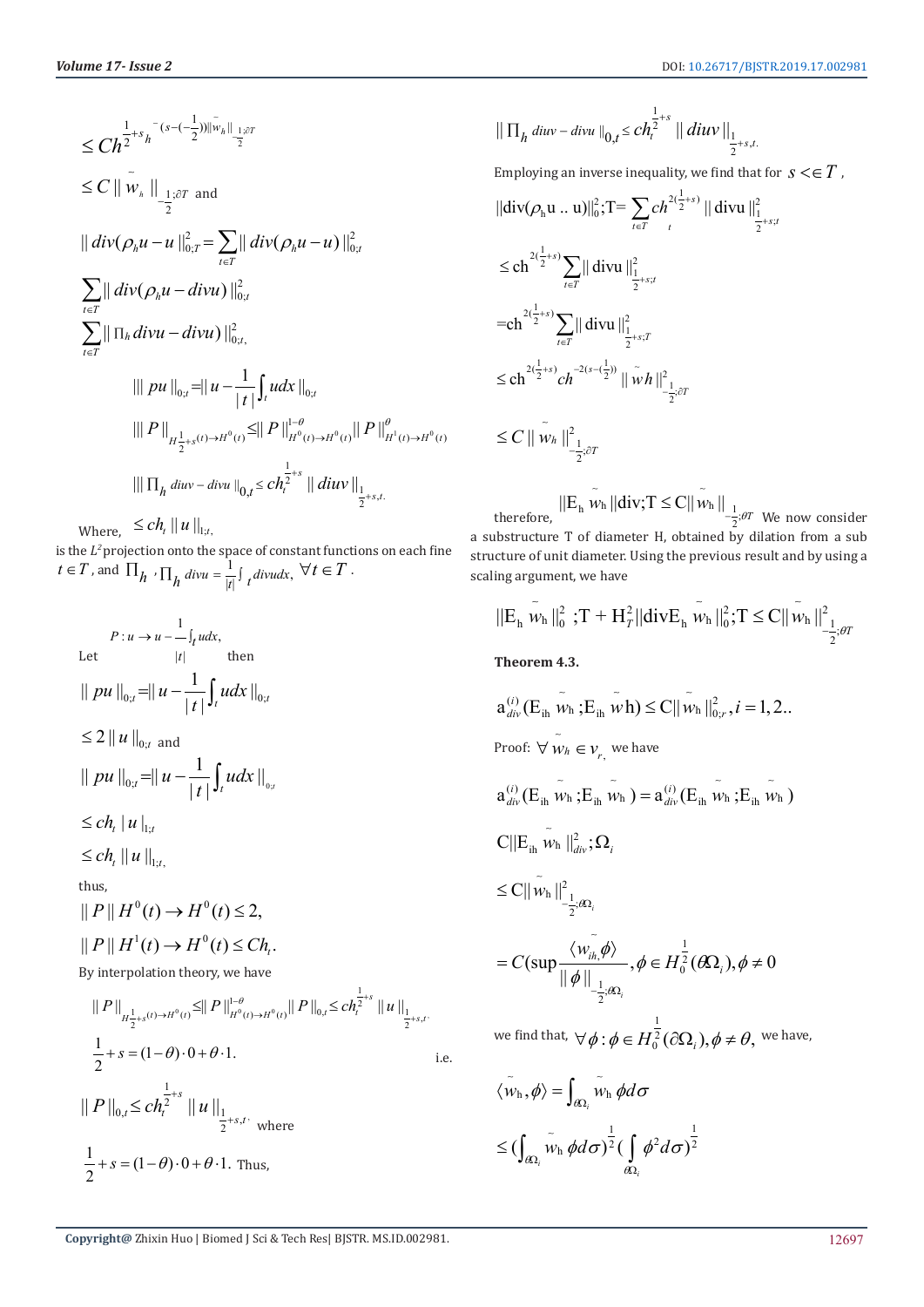$=$  $\|\tilde{w}_{ih}\|0;\theta\Omega_i\| \theta\|0;\theta\Omega_i$ And  $, \mathcal{V}'$   $\cup$   $\mathsf{I} \mathsf{I} \mathsf{w}_{ih}$  $\frac{1}{2}$ ; $\theta \Omega_i$   $||\psi||_{-\frac{1}{2}}$ ;  $|| w_{i h} || 0; \theta \Omega_{i} || \phi || 0;$  $\|\phi\|_{\frac{1}{2};\partial\Omega_i}$   $\|\phi\|_{\frac{1}{2};\partial\Omega_i}$  $\langle w_{ih} \phi \rangle \quad \text{and} \quad W_{ih} \parallel 0; \theta \Omega_i \parallel \phi \parallel 0; \theta \Omega_i$  $\theta$ 90.  $-\theta$  $\ket{\phi}$   $\parallel$   $\ket{w_{ik}}$   $\parallel$   $0$ ;  $\theta \Omega_i$   $\parallel$   $\phi$   $\parallel$   $0$ ;  $\theta$  $\|\phi\|_{\frac{1}{\sqrt{2}}(\partial\Omega)}$   $\|\phi\|_{\frac{1}{\sqrt{2}}(\partial\Omega)}$  $\langle W_{ih,\phi} \rangle \over \langle W_{ih,\phi} \rangle} \leq \frac{\|W_{ih,\phi}\|_{\phi} \partial \Omega_{i,\phi} \|\phi\|_{\phi} \partial \Omega_{i,\phi}}{\|W_{ih,\phi}\|_{\phi} \sqrt{2\pi} \sqrt{2\pi}}$  $\leq$   $\| w_{ih} \|$   $\|$   $\theta$ ;  $\theta \Omega_i$  $\leq$ ||  $w_{ih}$  || 0;  $\tau$  $=$ ||  $w_h$  || 0;  $\tau$ 

Therefore

$$
a_{div}^{(i)}(E_{ih} \stackrel{\sim}{w_h}; E_{ih} \stackrel{\sim}{w_h}) \leq C || \stackrel{\sim}{w_h} ||_{0; r}^2, i = 1, 2...
$$
  
**Theomem 4.4.** It holds that

 $\|\tilde{w}_{\rm h}\|_{0;\tau}^2 \leq Ch^{-1}(\boldsymbol{a}_{div}^{(i)}(\boldsymbol{\rm E}_{\rm in} \ \tilde{\boldsymbol{w}}_{\rm h}\,;\boldsymbol{\rm E}_{\rm in} \ \tilde{\boldsymbol{w}}_{\rm h}\,) + \boldsymbol{a}_{div}^{(2)}(\boldsymbol{\rm E}_{\rm 2h} \ \tilde{\boldsymbol{w}}_{\rm h}\,;\boldsymbol{\rm E}_{\rm 2h} \ \tilde{\boldsymbol{w}}_{\rm h}\,)$ Proof we find that,

$$
\frac{\|\tilde{w}_{h}\|_{0;\tau}^{2}}{\|\tilde{w}_{h}\|_{1;\tau}^{2}} = \frac{\|\tilde{w}_{h}\|_{0;\partial\Omega_{i}}^{2}}{\|\tilde{w}_{h}\|_{1;\partial\Omega_{i}}^{2}}
$$
\n
$$
= \frac{\langle \tilde{w}_{h}, \tilde{w}_{h}\rangle}{\|\tilde{w}_{h}\|_{-\frac{1}{2}(\Omega_{i})}^{2}}
$$
\n
$$
\leq \sup \frac{\langle \tilde{w}_{h}, \tilde{\phi}\rangle}{\|\phi\|_{-\frac{1}{2};\partial\Omega_{i}}}
$$
\n
$$
= \|\tilde{w}_{h}\|_{-\frac{1}{2};\partial\Omega_{i}}
$$

By inverse inequality, we have

$$
\|\tilde{w}_h\|_{\frac{1}{2};\tau} \le Ch^{-(\frac{1}{2}-0)} \|\tilde{w}_h\| 0; \tau
$$
  
=  $Ch^{-\frac{1}{2}} \|\tilde{w}_h\| 0; \tau$  (4.3)

Combining (4.2), (4.3), and Lemma 4.2, we obtain

$$
\|\tilde{w}_h\|_{0;\tau}^2 \le Ch^{-1} \|\tilde{w}_h\|_{-\frac{1}{2}(\partial \Omega_i)}^2
$$
  

$$
\le Ch^{-1} \|E_{ih} \tilde{w}_h\|_{div;\Omega_i}^2, i=1,2
$$
 (4.4)

The final result is obtained by summing  $(4.4)$  over  $i = 1, 2$ 

#### **Theomem 4.5:**

$$
a_{div}^{(2)}(E_{2h} \tilde{w_h}, E_{2h} \tilde{w_h}) \leq Ca_{div}^{(1)}(E_{1h} \tilde{w_h}, E_{1h} \tilde{w_h})
$$

Proof. Based on Lemmas 4.1, 4.2, and the equivalence of the energy norm and graph norm, we

have,  
\n
$$
a_{div}^{(2)}(E_{2h} w_h, E_{2h} w_h) = a_{div}^{(2)}(E_{2h} w_{2h}, E_{2h} w_{2h})
$$
\n
$$
\leq C ||E_{2h} w_h||_{div;\Omega_2}^2
$$
\n
$$
\leq C ||\tilde{w}_{2h}||_{div;\Omega_2}^2
$$
\n
$$
= C ||\tilde{w}_{2h}||_{div;\Omega_2}^2
$$
\n
$$
= C ||\tilde{w}_{2h}||_{div;\Omega_2}^2
$$
\n
$$
= C ||\tilde{w}_{1h}||_{div;\Omega_1}^2
$$
\n
$$
\leq C ||E_{1h} w_h||_{div;\Omega_1}^2
$$
\n
$$
\leq C a_{div}^{(1)}(E_{1h} w_h, E_{1h} w_{1h})
$$
\n
$$
\leq C a_{div}^{(1)}(E_{1h} w_{1h}, E_{1h} w_{1h})
$$

**LEMMA 4.6.** It holds that

$$
\frac{\gamma_1}{\gamma_2} \|\tilde{w_h}\|_{0,\Gamma}^2 + \frac{1}{\gamma_2} a_{div}^{(1)}(E_{1h} \tilde{w_h}, E_{1h} \tilde{w_h}) \leq \left\langle (\gamma_1 I + S_{1h})(\gamma_2 I - S_{1h})(\gamma_2 I - S_{1h})^{-1} \tilde{w_h}, \tilde{w_h} \right\rangle \Gamma
$$
  

$$
\leq \frac{\gamma_1}{\gamma_2} \|\tilde{w_h}\|_{0,\Gamma}^2 + \frac{2}{\gamma_2} a_{div}^{(1)}(E_{1h} \tilde{w_h}, E_{1h} \tilde{w_h}) \forall w_h \in V_{\Gamma}.
$$

Proof. Define  $\tilde{e}_{1h} \coloneqq (\gamma_2 I - S_{1h})^{-1} \tilde{w}_{1h}$ , it is easy to check that

$$
\langle (\gamma_1 I + S_{1h}) (\gamma_2 I + S_{1h})^{-1} \tilde{w}_{1h}, \tilde{w}_{1h} \rangle \Gamma
$$
  
\n
$$
= \langle (\gamma_1 I + S_{1h}) (\gamma_2 I + S_{1h})^{-1} \tilde{w}_{1h}, \tilde{w}_{1h} \rangle \Gamma
$$
  
\n
$$
= \langle (\gamma_1 I + S_{1h}) \tilde{e}_{1h}, (\gamma_2 I + S_{1h}) \tilde{e}_{1h} \rangle \Gamma
$$
  
\n
$$
= \gamma_1 \gamma_2 || \tilde{e}_{1h} ||_{0;\Gamma}^2 + (\gamma_2 - \gamma_1) \langle S_{1h} \tilde{e}_{1h}, \tilde{e}_{1h} \rangle \Gamma - \langle S_{1h} \tilde{e}_{1h}, S_{1h} \tilde{e}_{1h} \rangle \Gamma
$$
  
\n
$$
|| \tilde{w}_h ||_{0;\Gamma}^2 = ||(\gamma_2 I - S_{1h}) \tilde{e}_{1h} ||_{0;\Gamma}^2 = \gamma_2^2 \langle \tilde{e}_{1h}, \tilde{e}_{1h} \rangle_{\Gamma} - 2\gamma_2 \langle S_{1h} \tilde{e}_{1h}, \tilde{e}_{1h} \rangle_{\Gamma} + \langle S_{1h} \tilde{e}_{1h}, S_{1h} \tilde{e}_{1h} \rangle_{\Gamma}
$$
  
\n(4.7)

$$
a_{div}^{(1)}(E_{1h}\tilde{w}_h, E_{1h}\tilde{w}_h)
$$
  
\n
$$
= a_{div}^{(1)}(E_{1h}\tilde{w}_h, E_{1h}\tilde{w}_h)
$$
  
\n
$$
= a_{div}^{(1)}(E_{1h}((\gamma_2 I - S_{1h})\tilde{e}_{1h}), E_{1h}((\gamma_2 I - S_{1h})\tilde{e}_{1h}))
$$
  
\n
$$
= \gamma_2^2 a_{div}^{(1)}(E_{1h}\tilde{e}_{1h}, E_{1h}\tilde{e}_{1h}) - 2\gamma_2 a_{div}^{(1)}(E_{1h}((S_{1h}\tilde{e}_{1h}), E_{1h}\tilde{e}_{1h}) + a_{div}^{(1)}(E_{1h}(S_{1h}\tilde{e}_{1h}), E_{1h}(S_{1h}\tilde{e}_{1h})).
$$
\n(4.8)

Based on the definitions in section 3, we have,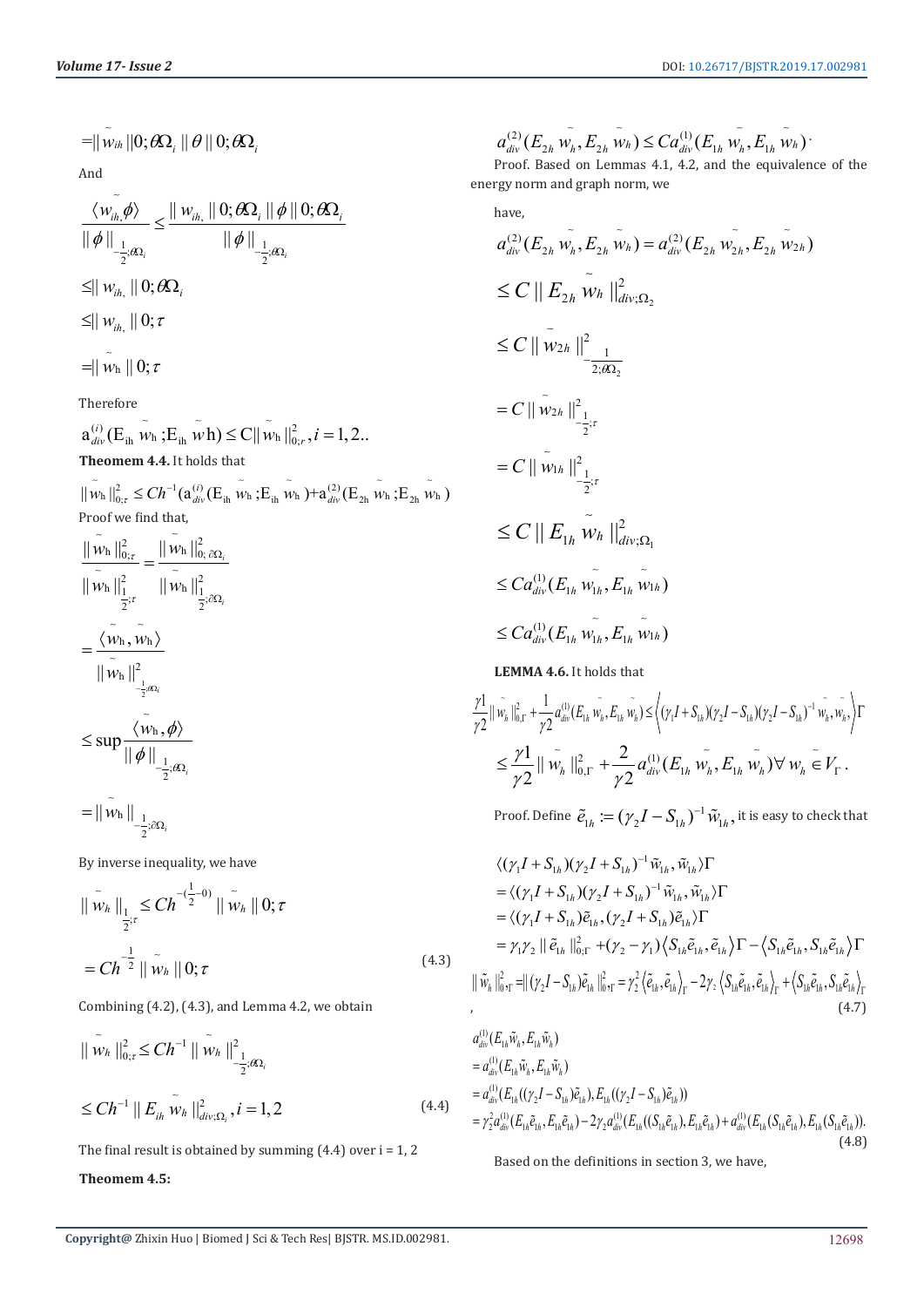$$
\langle \tilde{e}_{1h}, \tilde{e}_{1h} \rangle_{\Gamma} = || \tilde{e}_{1h} ||_{0}^{2} \rangle_{\Gamma},
$$
\n
$$
\langle S_{1h} \tilde{e}_{1h}, S_{1h} \tilde{e}_{1h} \rangle_{\Gamma} = || S_{1h} \tilde{e}_{1h} ||_{0}^{2} \rangle_{\Gamma},
$$
\n
$$
\langle S_{1h} \tilde{e}_{1h}, \tilde{e}_{1h} \rangle_{\Gamma} = a_{div}^{(1)} (E_{1h} \tilde{e}_{1h}, T_{1h} \tilde{e}_{1h})
$$
\n
$$
= a_{div}^{(1)} (E_{1h} \tilde{e}_{1h}, E_{1h} \tilde{e}_{1h}),
$$
\n
$$
a_{div}^{(1)} (E_{1h} (S_{1h} \tilde{e}_{1h}), E_{1h} \tilde{e}_{1h}) = a_{div}^{(1)} (E_{1h} \tilde{e}_{1h}, E_{1h} (S_{1h} \tilde{e}_{1h}))
$$
\n
$$
= \langle S_{1h} \tilde{e}_{1h}, S_{1h} \tilde{e}_{1h} \rangle_{\Gamma}
$$
\n
$$
= || S_{1h} \tilde{e}_{1h} ||_{0}^{2} \rangle_{\Gamma}.
$$

Combine (4.6), (4.7), (4.8) with (4.9), (4.10), (4.11), (4.12), we obtain,

$$
\langle (\gamma_2 I + S_{1h}) (\gamma_2 I - S_{1h})^{-1} \tilde{w}_h, \tilde{w}_h \rangle_{\Gamma}
$$
  
\n
$$
= \gamma_1 \gamma_2 || \tilde{e}_{1h} ||_{0 \rvert \Gamma}^2 + (\gamma_2 - \gamma_1) a_{div}^{(1)} (E_{1h} \tilde{e}_{1h}, E_{1h} \tilde{e}_{1h}) - || S_{1h} \tilde{e}_{1h} ||_{0 \rvert \Gamma}^2
$$
  
\n
$$
= \gamma_2^2 || \tilde{e}_{1h} ||_{0 \rvert \Gamma}^2 - 2 \gamma_2 a_{div}^{(1)} (E_{1h} \tilde{e}_{1h}, E_{1h} \tilde{e}_{1h}) + || S_{1h} \tilde{e}_{1h} ||_{0 \rvert \Gamma}^2
$$
  
\n
$$
= \gamma_2^2 a_{div}^{(1)} (E_{1h} \tilde{e}_{1h}, E_{1h} \tilde{e}_{1h}) - 2 \gamma_2 || S_{1h} \tilde{e}_{1h} ||_{0 \rvert \Gamma}^2 + a_{div}^{(1)} (E_{1h} (S_{1h} \tilde{e}_{1h}), E_{1h} (S_{1h} \tilde{e}_{1h})).
$$

Thus we have,

$$
\langle (\gamma_1 I + s_{1h}) (\gamma_2 I + s_{1h})^{-1} \tilde{w}_h, \tilde{w}_h \rangle \tau - (\frac{\gamma_1}{\gamma_2} || \tilde{w}_h ||_{0; \tau}^2 + \frac{1}{\gamma_2} a_{div}^{(1)} (E_{1h} \tilde{w}_h, E_{1h} \tilde{w}_h))
$$
  

$$
\gamma_1 a_{div}^{(1)} (E_{1h} \tilde{e}_{1h}, E_{1h} \tilde{e}_{1h}) + (1 - \frac{\gamma_1}{\gamma_2}) || s_{1h} \tilde{e}_{1h} ||_{0; \tau}^2 - \frac{1}{\gamma_2} a_{div}^{(1)} (E_{1h} (s_{1h} \tilde{e}_{1h}), E_{1h} (s_{1h} \tilde{e}_{1h}))
$$
  

$$
\geq \frac{\gamma_2 - \gamma_1 - C}{\gamma_2} || s_{1h} \tilde{e}_{1h} ||_{0; \tau}^2 + \gamma_1 a_{div}^{(1)} (E_{1h} \tilde{e}_{1h}, E_{1h} \tilde{e}_{1h})
$$

 $\geq 0$ 

that is the left part of (4.5). On the other hand,

$$
\|S_{1h} e_{1h}\|_{0;\tau}^{2} = a_{div}^{(1)}(E_{1h}(s_{1h} e_{1h}), E_{1h}(s_{1h} e_{1h}))
$$
  
\n
$$
\leq a_{div}^{(1)}(E_{1h}(s_{1h} e_{1h}), E_{1h}(s_{1h} e_{1h}))^{\frac{1}{2}} a_{div}^{(1)}(E_{1h}(s_{1h} e_{1h}), E_{1h}(s_{1h} e_{1h}))^{\frac{1}{2}}
$$
  
\n
$$
\leq a_{div}^{(1)}(E_{1h}(s_{1h} e_{1h}), E_{1h}(s_{1h} e_{1h}))^{\frac{1}{2}} C \|S_{1h} e_{1h}\|_{0;\tau}^{2}
$$

Thus,

$$
\|S_{1h} \tilde{e}_{1h}\|_{0;\tau}^{2} \leq C a_{div}^{(1)}(E_{1h}(s_{1h} \tilde{e}_{1h}), E_{1h}(s_{1h} \tilde{e}_{1h}))
$$
  
Finally, based on the above inequality, we have  

$$
\frac{\gamma_{1}}{\gamma_{1}} \|\tilde{w}_{h}\|_{0;\tau}^{2} + \frac{2}{\gamma_{1}} a_{div}^{(1)}(E_{1h} \tilde{w}_{h}, E_{1h} \tilde{w}_{h}) - \langle (\gamma_{1}I + s_{1h})
$$

$$
\gamma_2 \gamma_2 \gamma_1
$$
  
\n
$$
(\gamma_2 I + s_{1h})^{-1} \tilde{w}_h, \tilde{w}_h \rangle \tau
$$
  
\n
$$
= (\gamma_2 - \gamma_1) a_{div}^{(1)} (E_{1h} e_{1h}, E_{1h} e_{1h}) - (3 - \frac{\gamma_1}{\gamma_2} C a_{div}^{(1)} (E_{1h} e_{1h}, E_{1h} e_{1h}) + \frac{2}{\gamma_2} a_{div}^{(1)} (E_{1h} (s_{1h} e_{1h}), E_{1h} (s_{1h} e_{1h}))
$$

$$
\geq ((\gamma_2 - \gamma_1) - (3 - \frac{\gamma_1}{\gamma_2})C)a_{div}^{(1)}(E_{1h} \tilde{e}_{1h}, E_{1h} \tilde{e}_{1h}) + \frac{2}{\gamma_2} a_{div}^{(1)}(E_{1h} (s_{1h} \tilde{e}_{1h}), E_{1h} (s_{1h} \tilde{e}_{1h}))
$$

 $\geq 0$ 

In the above inequality, we use the fact that  $(\gamma_2 - \gamma_1) - (3 - \frac{\gamma_1}{\gamma_2})$  $(\gamma_2 - \gamma_1) - (3 - \frac{\gamma_1}{\gamma_2})C > 0$ for sufficient small h. So

we have proved the right part of (4.5).

**LEMMA 4.7.** It holds that

$$
\frac{\gamma_1}{\gamma_2} || \tilde{w}_h ||_{0; \tau}^2 - \frac{\gamma_1 + \gamma_2}{\gamma_1^2} a_{div}^{(1)}(E_{2h} \tilde{w}_h, E_{2h} \tilde{w}_h) \le \langle (\gamma_1 I + s_{1h}) (\gamma_2 I + s_{1h})^{-1}
$$
  

$$
\tilde{w}_h, \tilde{w}_h \rangle \tau \le \frac{\gamma_1}{\gamma_2} || \tilde{w}_h ||_{0; \tau}^2 - \frac{\gamma_1 + \gamma_2}{(2 + \delta) \gamma_2^2} a_{div}^{(1)}(E_{2h} \tilde{w}_h, E_{2h} \tilde{w}_h) \forall \tilde{w}_h \in V_r
$$
  

$$
\delta = \frac{C}{\gamma_2} = \frac{C}{[0(1)]^{-1}} \langle 0 \rangle
$$
(4.13)

Proof. Define  $\tilde{e}_{2h} := (\gamma_2 I + s_{1h})^{-1} \tilde{w}_h$  , it is easy to check that

$$
\langle (\gamma_1 I + s_{1h}) (\gamma_2 I + s_{1h})^{-1} \tilde{w}_h, \tilde{w}_h \rangle \tau
$$
  
=  $\langle (\gamma_1 I + s_{1h}) \tilde{e}_{2h}, (\gamma_2 I + s_{1h}) \tilde{e}_{2h} \rangle \tau$  (4.14)

$$
= \gamma_{1}\gamma_{2}\langle e_{2h}, e_{2h}\rangle\tau + (\gamma_{1} - \gamma_{2})\langle s_{2h}, e_{2h}, e_{2h}\rangle\tau - \langle s_{2h}, e_{2h}, e_{2h}\rangle\tau,
$$
  
\n
$$
|| \tilde{w_{h}} ||_{0,\tau}^{2} = \langle \tilde{w_{h}}, \tilde{w_{h}} \rangle\tau
$$
  
\n
$$
= \langle (\gamma_{2}I + s_{2h}) e_{2h}, (\gamma_{2}I + s_{2h}) e_{2h}\rangle\tau
$$
  
\n
$$
= \gamma_{2}^{2}\langle e_{2h}, e_{2h}\rangle\tau + 2\gamma_{2}\langle s_{2h}, e_{2h}, e_{2h}\rangle\tau + \langle s_{2h}, e_{2h}, e_{2h}\rangle\tau
$$
  
\n
$$
a_{div}^{2}(E_{2h} \tilde{w_{h}}, E_{2h} \tilde{w_{h}})
$$
  
\n
$$
= a_{div}^{2}(E_{2h}((\gamma_{2}I + s_{2h}) e_{2h}), E_{2h}((\gamma_{2}I + s_{2h}) e_{2h}))
$$
  
\n
$$
= \gamma_{2}^{2}a_{div}^{2}(E_{2h} e_{2h}, E_{2h} e_{2h}) + 2\gamma_{2}a_{div}^{2}(E_{2h}(s_{2h} e_{2h}), E_{2h} e_{2h}) + a_{div}^{2}(E_{2h}(s_{2h} e_{2h}),
$$

 $E_{2h}(\overline{s}_{2h}e_{2h})$ Based on the definitions in section 3, we have,

$$
\langle \tilde{e}_{2h}, \tilde{e}_{2h} \rangle \tau = || \tilde{e}_{2h} ||_{0;\tau}^2
$$
 (4.17)

$$
\langle \tilde{S}_{2h} e_{2h}, e_{2h} \rangle \tau = a_{div}^2 (E_{2h} e_{2h}, T_{2h} e_{2h})
$$

$$
= a_{div}^2 (E_{2h} \tilde{e}_{2h}, E_{2h} \tilde{e}_{2h})
$$
\n(4.18)

$$
\langle s_{2h} \, \tilde{e}_{2h}, s_{2h} \, \tilde{e}_{2h} \rangle \tau = || s_{2h} \, \tilde{e}_{2h} ||_{0;\tau}^2 \tag{4.19}
$$

$$
a_{div}^{2}(E_{2h}(s_{2h}\tilde{e}_{2h}), E_{2h}\tilde{e}_{2h}) = a_{div}^{2}(E_{2h}\tilde{e}_{2h}, E_{2h}(s_{2h}\tilde{e}_{2h}))
$$
  
=  $\langle s_{2h}\tilde{e}_{2h}, s_{2h}\tilde{e}_{2h}\rangle\tau$  (4.20)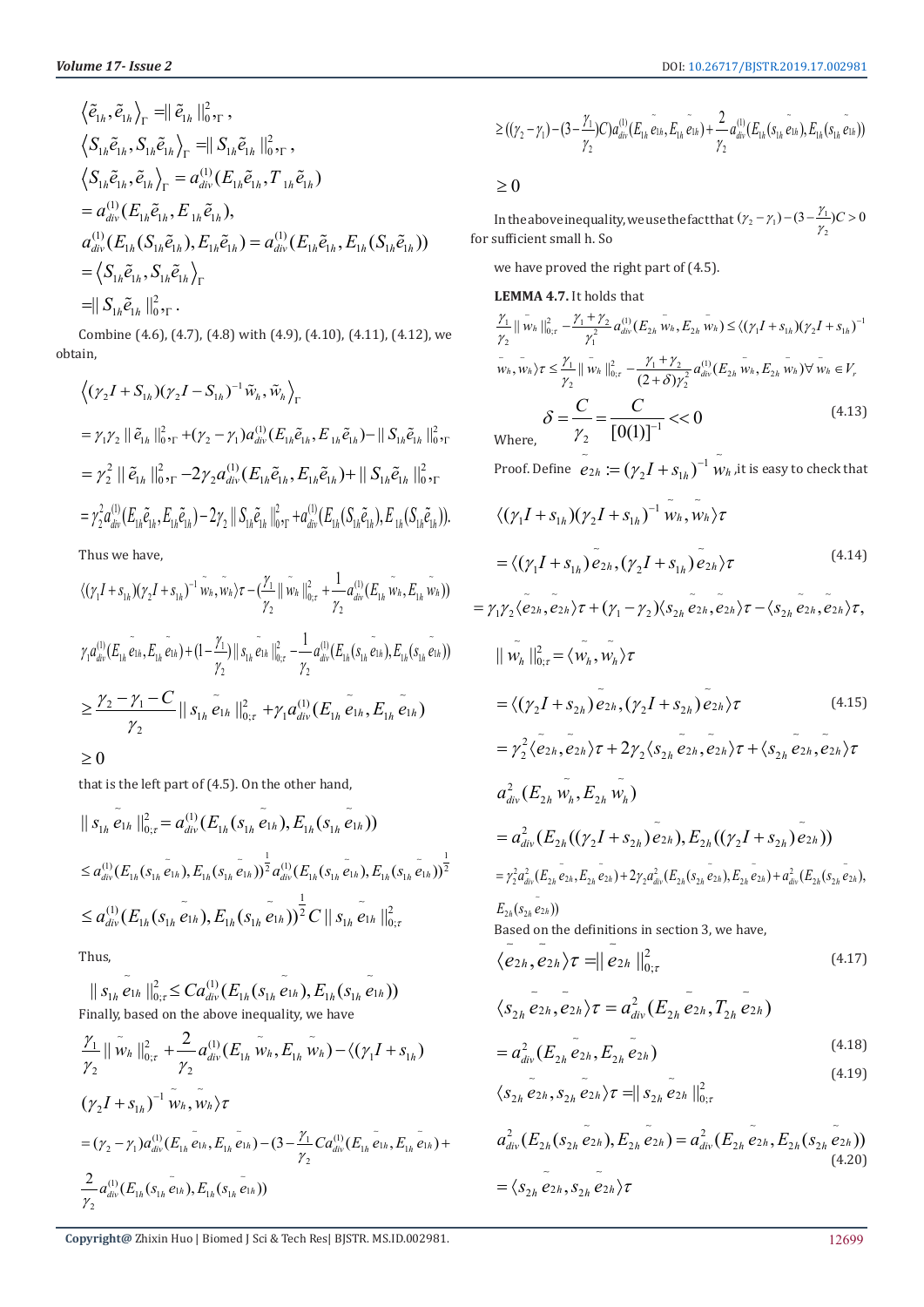$=$  $\|S_{2h} e_{2h}\|_{0;\tau}^2$ 

Combine (4.14), (4.15), (4.16) with (4.17), (4.18), (4.19), (4,20), we obtain,

$$
\langle (\gamma_1 I - s_{2h}) (\gamma_2 I + s_{2h})^{-1} \tilde{w_h}, \tilde{w_h} \rangle \tau \tag{4.21}
$$

$$
= \gamma_1 \gamma_2 \parallel \tilde{e}_{2h} \parallel_{0;\tau}^2 + (\gamma_1 - \gamma_2) a_{div}^2 (E_{2h} \tilde{e}_{2h}, E_{2h} \tilde{e}_{2h}) - || s_{2h} \tilde{e}_{2h} ||_{0;\tau}^2
$$
  

$$
|| \tilde{w}_h ||_{0;\tau}^2 = \gamma_2^2 || \tilde{e}_{2h} ||_{0;\tau}^2 + 2\gamma_2 a_{div}^2 (E_{2h} \tilde{e}_{2h}, E_{2h} \tilde{e}_{2h}) + || s_{2h} \tilde{e}_{2h} ||_{0;\tau}^2
$$
  
(4.22)

$$
a_{div}^2(E_{2h} w_h, E_{2h} w_h) = \gamma_2^2 a_{div}^2(E_{2h} e_{2h}, E_{2h} e_{2h}) +
$$
  
2 $\gamma_2 || s_{2h} e_{2h} ||_{0; \tau}^2 + a_{div}^2(E_{2h} (s_{2h} e_{2h}), E_{2h} (s_{2h} e_{2h}))$  (4.23)

Applying Lemma 4.3 and (4.21), (4.22), (4.23), we have,

$$
\langle (\gamma_1 I - s_{2h}) (\gamma_2 I + s_{2h})^{-1} \overline{w_h}, \overline{w_h} \rangle \tau - \frac{\gamma_1}{\gamma_2} || \overline{w_h} ||_{0; \tau}^2 - \frac{\gamma_1 + \gamma_2}{\gamma_2^2} a_{div}^2 (E_{2h} \overline{w_h}, E_{2h} \overline{w_h}) )
$$
  
=  $((\gamma_1 - \gamma_2) - \frac{\gamma_1}{\gamma_2} . 2\gamma_2 + \frac{\gamma_1 + \gamma_2}{\gamma_2^2} . \gamma_2^2) a_{div}^2 (E_{2h} \overline{e_{2h}}, E_{2h} \overline{e_{2h}}) + (-1 - \frac{\gamma_1}{\gamma_2} . 1 + \frac{\gamma_1 + \gamma_2}{\gamma_2^2} . 2\gamma_2^2) ||s_{2h} \overline{e_{2h}} ||_{0; \tau}^2 + \frac{\gamma_1 + \gamma_2}{\gamma_2^2} a_{div}^2 (E_{2h} (s_{2h} \overline{e_{2h}}), E_{2h} (s_{2h} \overline{e_{2h}}))$   
=  $(1 + \frac{\gamma_1}{\gamma_2}) || s_{2h} \overline{e_{2h}} ||_{0; \tau}^2 + \frac{\gamma_1 + \gamma_2}{\gamma_2^2} a_{div}^2 (E_{2h} (s_{2h} \overline{e_{2h}}), E_{2h} (s_{2h} \overline{e_{2h}}))$   
 $\geq 0$ 

that is the left part of (4.13). On the other hand, we have

$$
\langle (\gamma_1 I - s_{2h}) (\gamma_2 I + s_{2h})^{-1} \tilde{w}_h, \tilde{w}_h \rangle \tau - (\frac{\gamma_1}{\gamma_2} || \tilde{w}_h ||_{0;\tau}^2 -
$$
  
\n
$$
\frac{\gamma_1 + \gamma_2}{(2+\delta)\gamma_2^2} a_{div}^2 (E_{2h} \tilde{w}_h, E_{2h} \tilde{w}_h))
$$
  
\n
$$
= ((\gamma_1 - \gamma_2) - \frac{\gamma_1}{\gamma_2} . 2\gamma_2 + \frac{\gamma_1 + \gamma_2}{(2+\delta)\gamma_2^2} . \gamma_2^2) a_{div}^2 (E_{2h} \tilde{w}_h, E_{2h} \tilde{w}_h) +
$$
  
\n
$$
(-1 - \frac{\gamma_1}{\gamma_2} . 1 + \frac{\gamma_1 + \gamma_2}{\gamma_2^2} . 2\gamma_2^2) || s_{2h} \tilde{e}_{2h} ||_{0;\tau}^2
$$
  
\n
$$
= -\frac{1+\delta}{2+\delta} (\gamma_1 + \gamma_2) a_{div}^2 (E_{2h} \tilde{w}_h, E_{2h} \tilde{w}_h) - \frac{\delta}{2+\delta} \frac{\gamma_1 + \gamma_2}{\gamma_2^2}
$$
  
\n
$$
|| s_{2h} \tilde{e}_{2h} ||_{0;\tau}^2 + \frac{\gamma_1 + \gamma_2}{(2+\delta)\gamma_2^2} a_{div}^2 (E_{2h} (s_{2h} \tilde{e}_{2h}), E_{2h} (s_{2h} \tilde{e}_{2h}))
$$
  
\n
$$
\leq 0
$$

so we have proved the right part of (4.13). Based on Lemmas 4.6 and 4.7, we have Lemma 4.8.

**LEMMA 4.8**. It holds that

$$
\frac{\gamma_1}{\gamma_2} \|\tilde{w_h}\|_{0;\tau}^2 + \frac{1}{\gamma_2} a_{div}^2 (E_{1h} \tilde{w_h}, E_{1h} \tilde{w_h}) \le \langle P_r \tilde{w_h}, \tilde{w_h} \rangle \tau
$$

$$
\leq \frac{\gamma_1}{\gamma_2} || \tilde{w}_h ||_{0;\tau}^2 + \frac{2}{\gamma_2} a_{div}^2 (E_{1h} \tilde{w}_h, E_{1h} \tilde{w}_h) \forall \tilde{w}_h \in V_r
$$

and

$$
\frac{1}{\gamma_2} a_{div}^2 (E_{1h} \tilde{w_h}, E_{1h} \tilde{w_h}) + \frac{\gamma_1 + \gamma_2}{(2 + \delta) \gamma_2^2} a_{div}^2 (E_{2h} \tilde{w_h}, E_{2h} \tilde{w_h}) \le (G \tilde{w_h}, \tilde{w_h}) \tau
$$
\n
$$
\le \frac{2}{\gamma_2} a_{div}^2 (E_{1h} \tilde{w_h}, E_{1h} \tilde{w_h}) + \frac{\gamma_1 + \gamma_2}{\gamma_2^2} a_{div}^2 (E_{2h} \tilde{w_h}, E_{2h} \tilde{w_h}) \forall \tilde{w_h} \in V_r
$$

Based on Lemmas 4.2, 4.3 and 4.8, we get the following main result of this paper.

THEOMEM 4.9. Assume that  $\gamma_1 = O(h), \gamma_2 = [o(1)^{-1}]$  then,

# $C \langle P_r w_h, w_h \rangle \tau \leq (G w_h, w_h) \tau \leq C \langle P_r w_h, w_h \rangle \tau$

#### **Numerical Results**

In this section, the convergence behavior of our new DD method will be checked by some numerical experiments. Consider the problem

$$
\begin{cases}\n\text{grad}(divu) + u = f, in\Omega \\
u.n = \theta, on\Omega\n\end{cases}
$$
\n(5.1)

Where,  $\Omega = \{-1,1\} \times \{-1,1\} \times \{-1,1\}$  and the function

$$
f = [(1 - \pi^2)\sin(\pi x), (1 - \pi^2)\sin(\pi y), (1 - \pi^2)\sin(\pi z)]^T
$$
  
The exact solution of this problem is

The exact solution of this problem is  $u = [(\sin(\pi x), \sin(\pi y), \sin(\pi z)]^T$  The domain  $\Omega$  is divided into 2 subdomains. We set the Robin parameters to be  $\gamma_1 = h$ , 2h ,  $\gamma_2 = 50,100$  which satisfy the condition of Theorem 4.9. The iteration stops when  $\| u_{\text{iter}} - u_d \|_{l^2}$  $\frac{2}{2}$  $\frac{||u_{iter} - u_d||_{l^2}}{||u_{iter}||_{l^2}} \leq 10^{-10}$  $|| u_d ||$ *iter*  $\begin{bmatrix} u_d & h_d \end{bmatrix}$ *d l*  $u_{\text{iter}} - u$ *u* iteration stops when  $\frac{||u_{iter} - u_d||_{l^2}}{||u_{\cdot}||_{\cdot}} \le 10^{-10}$  (Figures 1-4) and (Tables 1-4).

**Table 1:** Iterative number of  $\gamma$ 1 = h and  $\gamma$ 2 = 100.

| $\mathbf h$ |        | 1/2 | 1/4 | 1/8 | 1/16 | 1/32 |
|-------------|--------|-----|-----|-----|------|------|
| C G         | n<br>J | 18  | 66  | 157 | 341  | 684  |
| PCG         |        | 4   | J   | C   | O    | O    |

**Table 2:** Iterative number of  $y_1 = 2h$  and  $y_2 = 100$ .

| $\mathbf n$ |   | 1/2 | 1/4 | 1/8 | 1/16 | 1/32 |
|-------------|---|-----|-----|-----|------|------|
| CG          | ت | 18  | 65  | 157 | 342  | 686  |
| PCG         | ∸ |     |     |     |      |      |

**Table 3:** Iterative number of  $\gamma$ 1 = h and  $\gamma$ 2 = 50.

| h   |   | 1/2 | 1/4 | 1/8 | 1/16 | 1/32 |
|-----|---|-----|-----|-----|------|------|
| CG  | ◡ | 18  | 66  | 157 | 341  | 684  |
| PCG |   | 4   |     | J   |      |      |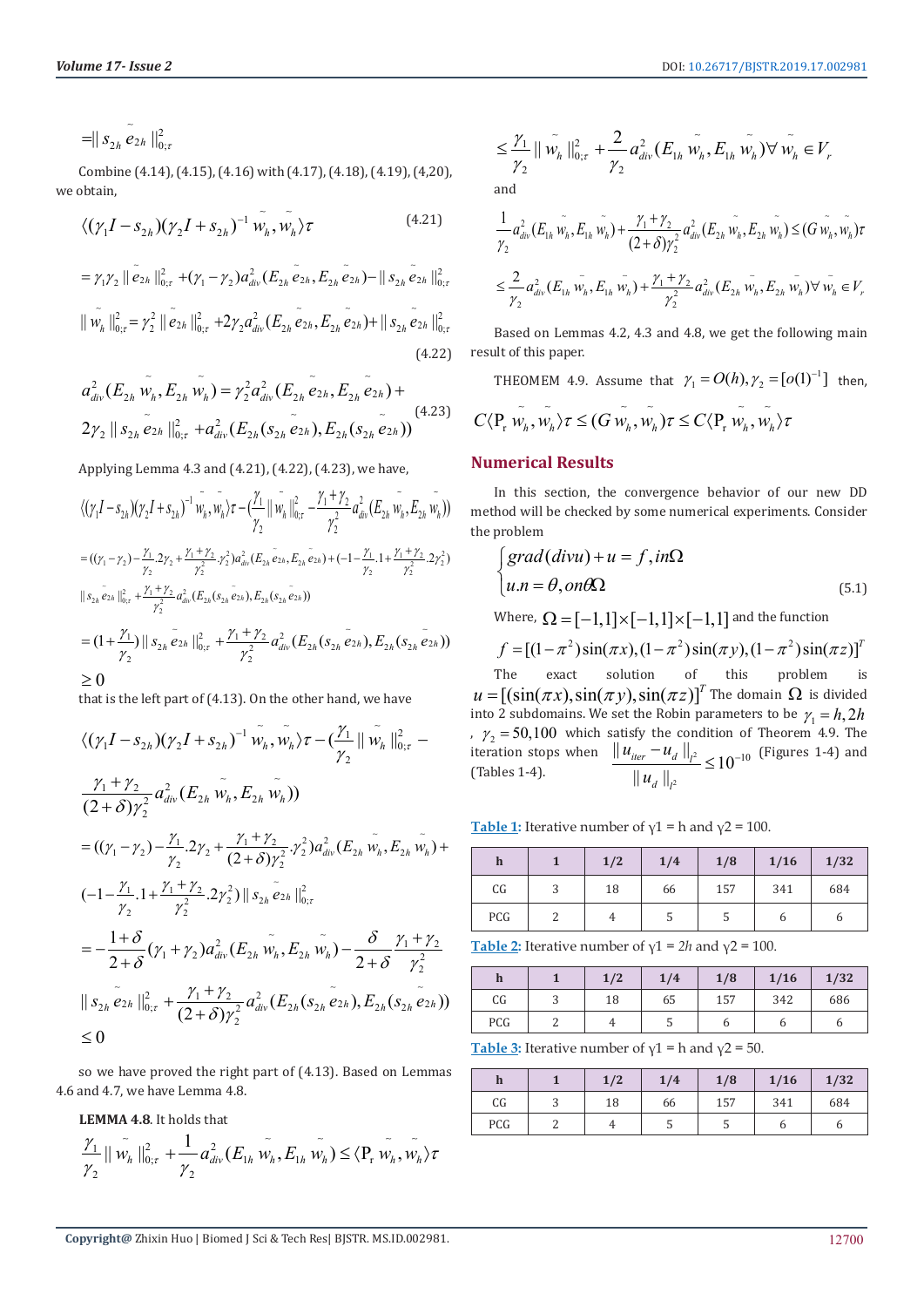#### **Table 4:** Iterative number of  $\gamma$ 1 = 2h and  $\gamma$ 2 = 50.

|              | $\overline{\phantom{a}}$ |    |            | w   | $\sqrt{2}$    |
|--------------|--------------------------|----|------------|-----|---------------|
| $\sim$<br>υu |                          | 65 | $- -$<br>∸ | 34. | $\sim$<br>684 |
| DCC<br>w     |                          |    |            |     |               |



**Figure 1:** The figure describes the case of γ1 = h and γ2 = 100, where the ordinate values of these nodes on these polylines are iterative numbers which are the dates from Table 1, while the abscissa values of these nodes are the corresponding log(h). And the red ones describe the calculation processes with our precondition, while the blue ones describe the corresponding processes without our precondition. The dashed lines approximate the slopes of the corresponding polylines.



**Figure 2:** The figure describes the case of  $\gamma$ 1 = 2h and  $\gamma$ 2 = 100, where the ordinate values of these nodes on these polylines are iterative numbers which are the dates from Table 2, while the abscissa values of these nodes are the corresponding log(h). And the red ones describe the calculation processes with our precondition, while the blue ones describe the corresponding processes without our precondition. The dashed lines approximate the slopes of the corresponding polylines.



**Figure 3:** The figure describes the case of  $\gamma$ 1 = h and  $\gamma$ 2 = 50, where the ordinate values of these nodes on these polylines are iterative numbers which are the dates from Table 3, while the abscissa values of these nodes are the corresponding log(h). And the red ones describe the calculation processes with our precondition, while the blue ones describe the corresponding processes without our precondition. The dashed lines approximate the slopes of the corresponding polylines.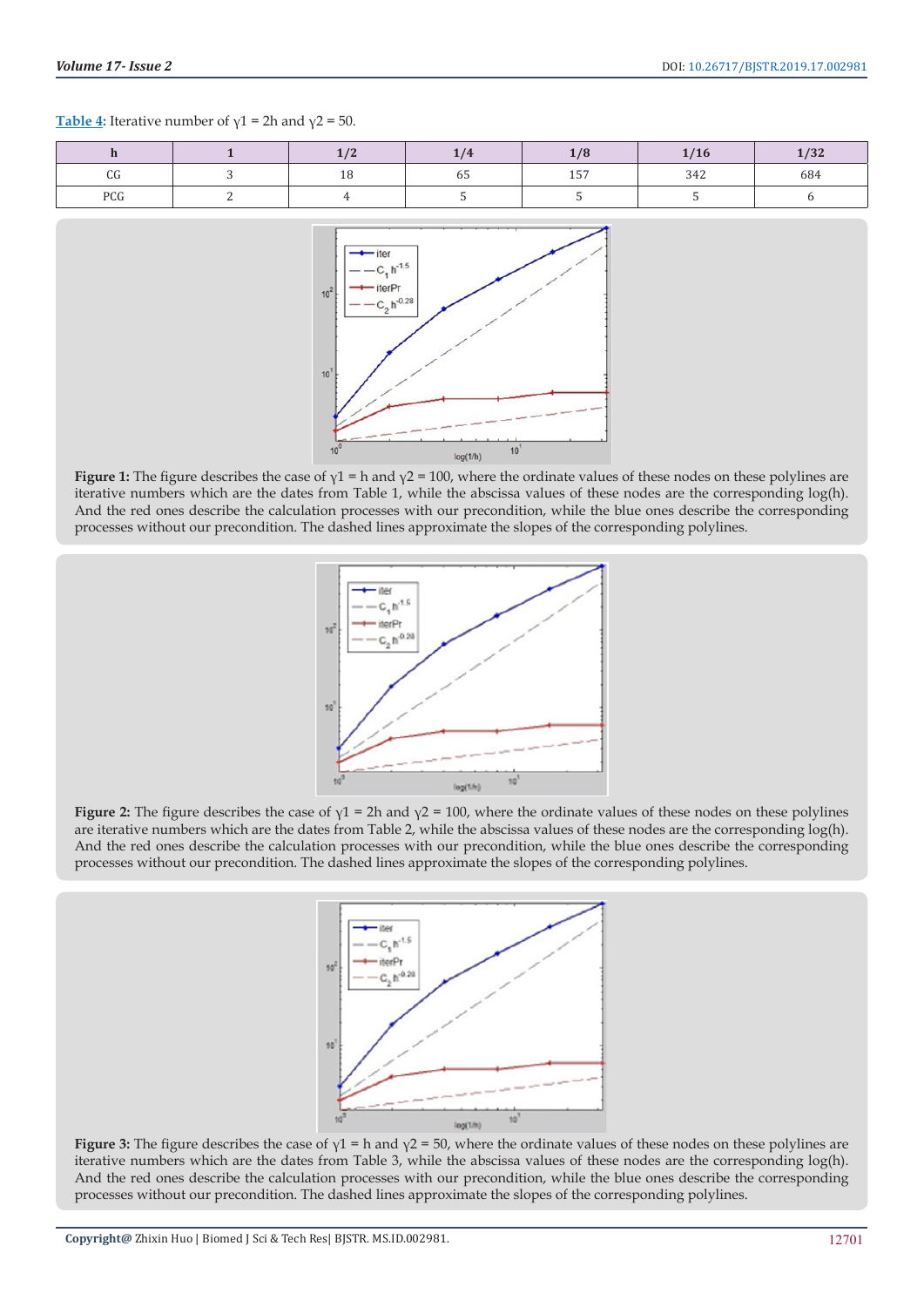

**Figure 4:** The figure describes the case of γ1 = 2h and γ2 = 50, where the ordinate values of these nodes on these polylines are iterative numbers which are the dates from Table 4, while the abscissa values of these nodes are the corresponding log(h). And the red ones describe the calculation processes with our precondition, while the blue ones describe the corresponding processes without our precondition. The dashed lines approximate the slopes of the corresponding polylines.

It is seen that as h decreases, the iteration numbers do not increase, which confirm our theoretical results reflect that our preconditioner is efficient and this preconditioned DD method is optimal.

#### **Acknowledgement**

We thank the anonymous referees who made many helpful comments and suggestions which lead to an improved presentation of this paper.

#### **References**

- 1. Abdallah AB, Belgacem FB, Maday Y (2000) Mortaring the twodimensional "N´ed´elec" finite elements for the discretization of Maxwell equations. M2AN Math. Model. Numer Anal to appear.
- 2. Adams RA (1975) Sobolev spaces, Academic Press New York, USA.
- 3. [Alonso A, Valli A \(1996\) Some remarks on the characterization of](https://link.springer.com/article/10.1007/BF02567511)  the space of tangential traces of  $H$ (rot; Ω) ant the construction of an [extension operator, Manuscr. Math 89\(1\): 159-178.](https://link.springer.com/article/10.1007/BF02567511)
- 4. [Alonso A, Valli A \(1998\) An optimal domain decomposition](https://www.ams.org/journals/mcom/1999-68-226/S0025-5718-99-01013-3/S0025-5718-99-01013-3.pdf)  [preconditioner for lowfrequency time-harmonic Maxwell equations,](https://www.ams.org/journals/mcom/1999-68-226/S0025-5718-99-01013-3/S0025-5718-99-01013-3.pdf)  [Math. Comp 68: 607-631.](https://www.ams.org/journals/mcom/1999-68-226/S0025-5718-99-01013-3/S0025-5718-99-01013-3.pdf)
- 5. [Amrouche C, Bernardi C, Dauge M, Girault V \(1996\) Vector potentials in](https://perso.univ-rennes1.fr/monique.dauge/publis/ABDG_VPot.pdf)  [three-dimensional nonsmooth domains, preprint R 96001, Laboratoire](https://perso.univ-rennes1.fr/monique.dauge/publis/ABDG_VPot.pdf)  [d'Analyse Num´erique, Universit´e Pierre et Marie Curic, Paris.](https://perso.univ-rennes1.fr/monique.dauge/publis/ABDG_VPot.pdf)
- 6. [Arnold DN, Falk RS, Winther R Multigrid in H\(div\) and H\(curl\).](https://link.springer.com/article/10.1007/PL00005386)  [Numerische Mathematik 85\(2\): 197–217.](https://link.springer.com/article/10.1007/PL00005386)
- 7. [Arnold DN, Falk RS, Winther R \(1998\) Multigrid preconditioning in](http://www-users.math.umn.edu/~arnold/papers/hdivn.pdf)  [H\(div\) on nonconvex polygons, Comput. Appl Math 17: 303-315.](http://www-users.math.umn.edu/~arnold/papers/hdivn.pdf)
- 8. [Arnold DN, Falk RS, Winther R \(1997\) Preconditioning in H\(div\) and](https://pdfs.semanticscholar.org/ae00/8922c192fe2ceba61db649db9b7c30e743f0.pdf)  [applications. Math Comp 66: 957-984.](https://pdfs.semanticscholar.org/ae00/8922c192fe2ceba61db649db9b7c30e743f0.pdf)
- 9. [Boubendir Y, Antoine X, Geuzaine C \(2012\) A quasi-optimal non](https://www.sciencedirect.com/science/article/pii/S0021999111004797)[overlapping domain de- composition algorithm for the Helmholtz](https://www.sciencedirect.com/science/article/pii/S0021999111004797)  [equation J Comput Phys 231\(2\): 262-280.](https://www.sciencedirect.com/science/article/pii/S0021999111004797)
- 10. [Brezzi F, Fortin M \(1991\) Mixed and hybrid finite element methods.](https://www.springer.com/in/book/9781461278245)  [Springer-Verlag, New York, USA.](https://www.springer.com/in/book/9781461278245)
- 11. Chen W, Liu Y, Xu XA Robust Domain decomposition method for the Helmholtz Equation with High Wave Number, submitted.
- 12. [Chen W, Xu X, Zhang S \(2014\) On the optimal convergence rate of a](https://www.researchgate.net/publication/51966254_On_the_Optimal_Convergence_Rate_of_a_Robin-Robin_Domain_Decomposition_Method)  [Robin-Robin domain decomposition method. J Comp Math 32\(4\): 456-](https://www.researchgate.net/publication/51966254_On_the_Optimal_Convergence_Rate_of_a_Robin-Robin_Domain_Decomposition_Method) [475.](https://www.researchgate.net/publication/51966254_On_the_Optimal_Convergence_Rate_of_a_Robin-Robin_Domain_Decomposition_Method)
- 13. [Costabel M \(1990\) A remark on the regularity of solutions of Maxwell's](https://perso.univ-rennes1.fr/martin.costabel/publis/maxreg.pdf) [equations on Lipschitz domains. Math Meth Appl Sci 12: 365-368.](https://perso.univ-rennes1.fr/martin.costabel/publis/maxreg.pdf)
- 14. [Dauge M \(1988\) Elliptic Boundary Value Problems on Corner Domains.](https://www.springer.com/in/book/9783540501695) [Springer-Verlag, Berlin.](https://www.springer.com/in/book/9783540501695)
- 15. [Dautray R, Lions JL \(1988\) Mathematical analysis and numerical](https://www.springer.com/us/book/9783540661016) [methods for science and technology. Springer-Verlag, New York, USA.](https://www.springer.com/us/book/9783540661016)
- 16. [Deng Q \(2003\) A nonoverlapping domain decomposition method for](http://www.aimsciences.org/article/doi/10.3934/cpaa.2003.2.297) [nonconforming finite element problems. Comm Pure Appl Anal 2\(3\):](http://www.aimsciences.org/article/doi/10.3934/cpaa.2003.2.297) [295-306.](http://www.aimsciences.org/article/doi/10.3934/cpaa.2003.2.297)
- 17. [Douglas J, Huang Jr, Huang CS \(1998\) Accelerated domain decomposition](https://link.springer.com/article/10.1007/s100920050013) [iterative pro- cedures for mixed methods based on Robin transmission](https://link.springer.com/article/10.1007/s100920050013) [conditions. Calcolo 35\(3\): 131-147.](https://link.springer.com/article/10.1007/s100920050013)
- 18. [Douglas J, Huang Jr, Huang CS \(1997\) An accelerated domain](https://link.springer.com/article/10.1007/BF02510246) [decomposition procedure based on Robin transmission conditions. BIT](https://link.springer.com/article/10.1007/BF02510246) [37\(3\): 678-686.](https://link.springer.com/article/10.1007/BF02510246)
- 19. [Dubois O, Lui SH \(2009\) Convergence estimates for an optimized](https://link.springer.com/article/10.1007/s11075-009-9268-1) [Schwarz method for PDEs with discontinuous coefficients. Numer](https://link.springer.com/article/10.1007/s11075-009-9268-1) [Algorithms 51\(1\): 115-131.](https://link.springer.com/article/10.1007/s11075-009-9268-1)
- 20. [Ernst OG, Gander MJ \(2012\) Why it is difficult to solve Helmholtz](https://link.springer.com/chapter/10.1007/978-3-642-22061-6_10) [problems with classical iterative methods, in Numerical Analysis of](https://link.springer.com/chapter/10.1007/978-3-642-22061-6_10) [Mutiscal problems. I Graham, T Hou, O Lakkis, R Scheichl \(eds.\). Lect](https://link.springer.com/chapter/10.1007/978-3-642-22061-6_10) [Notes Comput Sci Eng Springer, Heidelberg, 83: 325- 363.](https://link.springer.com/chapter/10.1007/978-3-642-22061-6_10)
- 21. [Gander MJ \(2006\) Optimized Schwarz methods. SIAM J Numer Anal](https://epubs.siam.org/doi/abs/10.1137/S0036142903425409?journalCode=sjnaam) [44\(2\): 699-731.](https://epubs.siam.org/doi/abs/10.1137/S0036142903425409?journalCode=sjnaam)
- 22. Gander MJ, Halpern L, Nataf F (2001) Optimized Schwarz methods, in Proceedings of the 12<sup>th</sup> International Conference on Domain Decomposition Methods. In: T Chan, T Kako, H Kawarada, O Pironneau (Eds.), Chiba, Japan, Domain Decomposition Press, Bergen, Norway, p. 15-18.
- 23. [Gander MJ, Magoules F, Nataf F \(2002\) Optimized Schwarz methods](https://pdfs.semanticscholar.org/921d/348b9c954cc0620bdaa390837f7950d73151.pdf) [without overlap for the Helmholtz equation. SIAM J Sci Comput 24\(1\):](https://pdfs.semanticscholar.org/921d/348b9c954cc0620bdaa390837f7950d73151.pdf) [38-60.](https://pdfs.semanticscholar.org/921d/348b9c954cc0620bdaa390837f7950d73151.pdf)
- 24. [Girault V, Raviart PA \(1986\) Finite element methods for Navier-Stokes](https://link.springer.com/book/10.1007/978-3-642-61623-5) [equations, Springer- Verlag, New York, USA.](https://link.springer.com/book/10.1007/978-3-642-61623-5)
- 25. [Guo W, Hou LS \(2003\) Generalizations and accelerations of Lions'](https://epubs.siam.org/doi/abs/10.1137/S0036142902407150) [nonoverlapping domain decomposition method for linear elliptic PDE,](https://epubs.siam.org/doi/abs/10.1137/S0036142902407150) [SIAM J. Numer Anal 41\(6\): 2056-2080.](https://epubs.siam.org/doi/abs/10.1137/S0036142902407150)
- 26. [Hiptmair R, Toselli A \(2000\) Overlapping and multilevel Schwarz](https://link.springer.com/chapter/10.1007/978-1-4612-1176-1_8) [methods for vector valued elliptic problems in three dimensions. Parallel](https://link.springer.com/chapter/10.1007/978-1-4612-1176-1_8) [solution of PDEs, IMA Volumes in Mathematics and its Applications.](https://link.springer.com/chapter/10.1007/978-1-4612-1176-1_8) [Springer-Verlag, Berlin, pp. 181-208.](https://link.springer.com/chapter/10.1007/978-1-4612-1176-1_8)
- 27. [Hiptmair R \(1997\) Multigrid method for H\(div\) in three dimensions.](https://www.semanticscholar.org/paper/Multigrid-Method-for-H(div)-in-Three-Dimensions-Hiptmair/a21333e4f5a8579da61cad3c81f0001294dd6411) [Electron Trans Numer Anal 6: 133-152.](https://www.semanticscholar.org/paper/Multigrid-Method-for-H(div)-in-Three-Dimensions-Hiptmair/a21333e4f5a8579da61cad3c81f0001294dd6411)